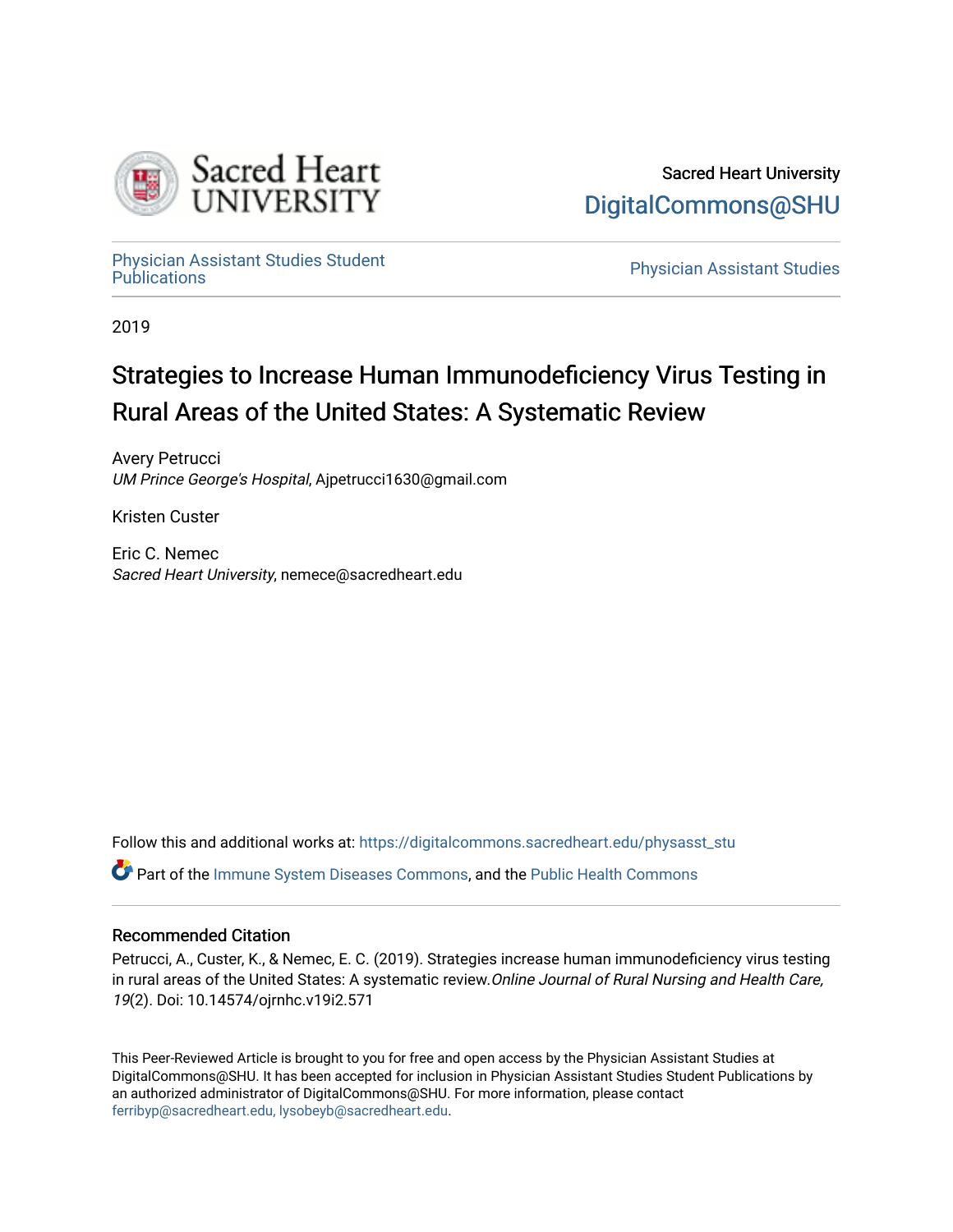## **Strategies to Increase Human Immunodeficiency Virus Testing in Rural Areas of the**

#### **United States: A Systematic Review**

Avery Petrucci, MPAS, PA-C 1

Kristen Custer, MS, LGPC <sup>2</sup>

Eric Cameron Nemec II, PharmD, MEHP, BCPS 3

<sup>1</sup> Physician Assistant, UM Prince George's Hospital, Ajpetrucci1630@gmail.com (Ms. Petrucci was a Physician Assistant student at Sacred Heart University when this manuscript was originally developed)

<sup>2</sup> Clinical Therapist, kristenmcuster@gmail.com

<sup>3</sup> Director of Research & Assessment, Clinical Associate Professor, Sacred Heart University, Sacred Heart University, nemece@sacredheart.edu

#### **Abstract**

**Purpose:** HIV incidence continues to increase, with a large portion of new diagnoses found in rural areas of the United States. The worsening statistics in rural areas may be attributed to stigma alone and contribute to the lack of testing available for patients. The objective of this systematic review is to identify accessible and feasible strategies to increase HIV testing within the rural communities in the United States.

**Methods:** A systematic literature search of CINAHL Complete, MEDLINE with Full Text, and PsycINFO with restrictions of the English language and rural communities outside of the United States through August 2, 2018. Two independent investigators screened articles using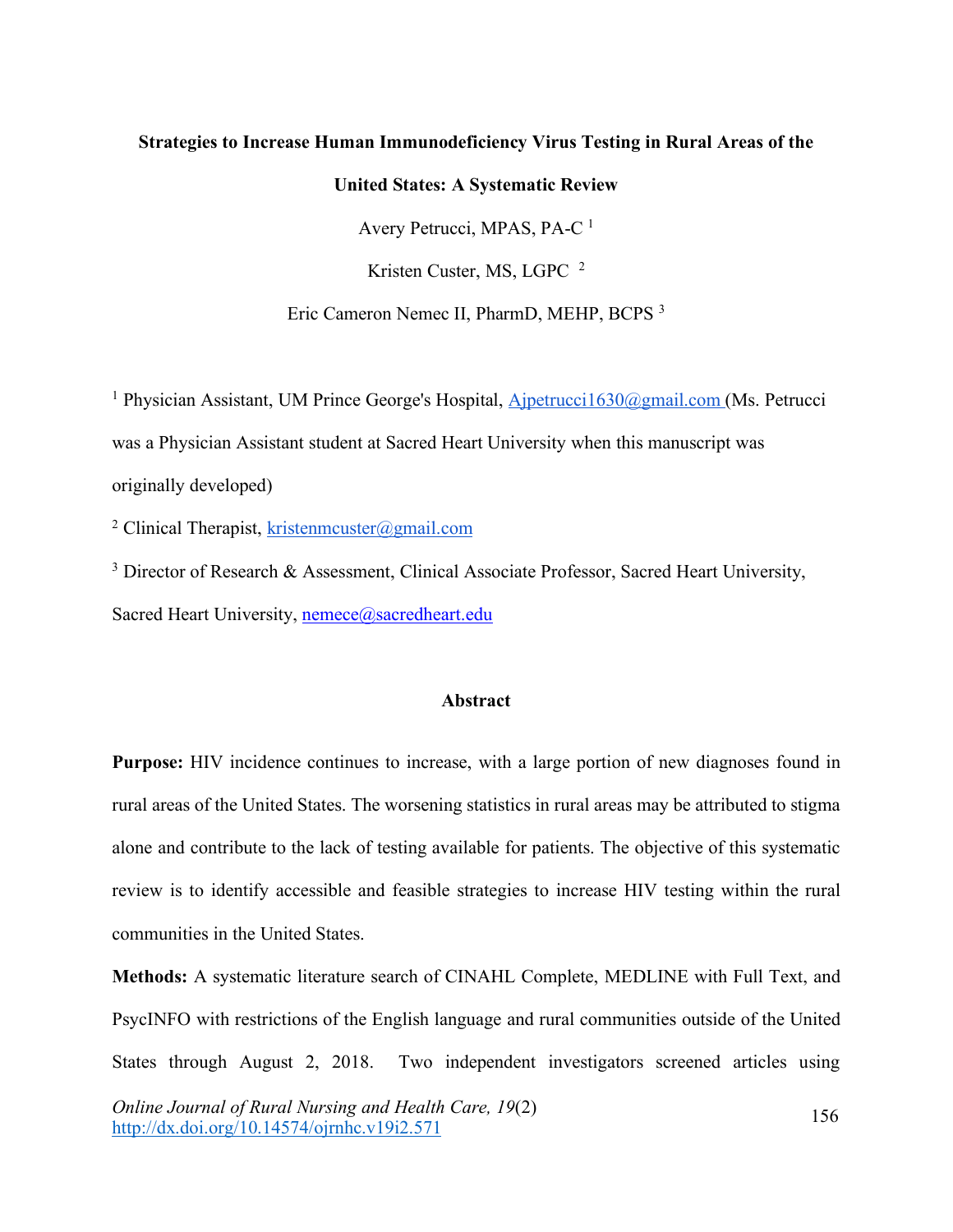predetermined inclusion and exclusion criteria. This systematic review is registered through PROSPERO: CRD42018108637.

**Findings:** There were 14 different studies with specific interventions attempting to increase the rate of HIV testing in rural communities in the United States. Technology, faith-based stigma reduction, access, and provider interventions emerged as themes regarding HIV testing and stigma improvement.

**Conclusion:** There exists a body of literature that supports a number of specific interventions focusing on access, provider and patient perspective, and ways to decrease stigma that improve HIV testing and could be implemented in rural communities.

*Keywords*: Rural, HIV/AIDS, HIV testing/screening, stigma

# **Strategies to Increase Human Immunodeficiency Virus Testing in Rural Areas of the United States: A Systematic Review**

## **Introduction**

The significant advancements of antiretroviral therapy have transformed the approach to caring for patients with human immunodeficiency virus (HIV), into a manageable, chronic disease. For those who are motivated to take therapy and who have access to lifelong treatment, acquired immune deficiency syndrome (AIDS) related illnesses are no longer the primary threat to mortality (Deeks, Lewin, & Havlir, 2013). The United States (US) HIV epidemic has evolved over the past 30 years and new diagnoses are now found concentrated in socially marginalized and disenfranchised communities across underserved and geographically isolated areas often considered to be rural in nature (Behrends et al., 2018; Pellowski, Kalichman, Matthews, & Adler, 2013).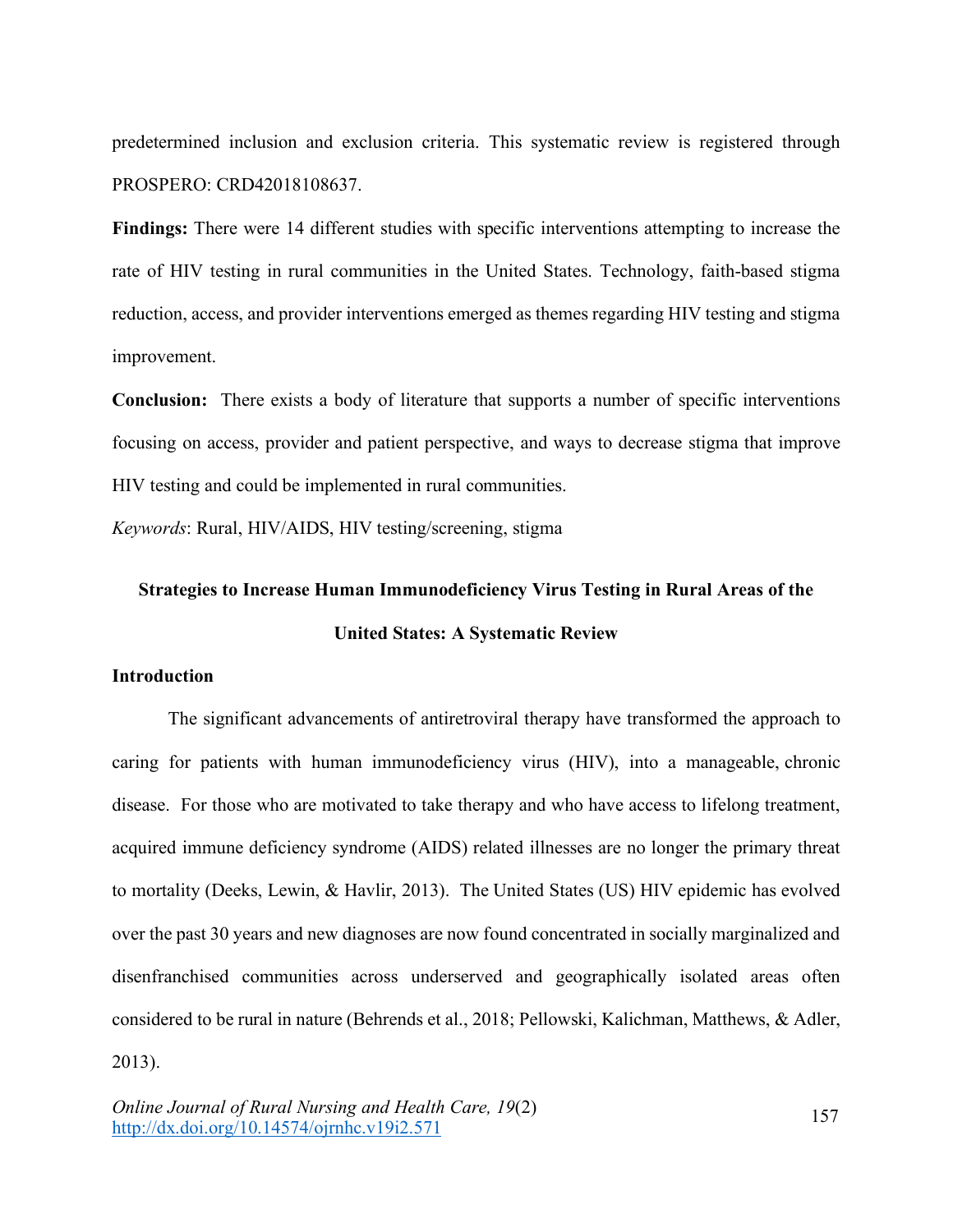Defining "rural" is a multifaceted concept that can often be based on individual perceptions, geographic concepts, and population. Unfortunately, the definition frequently incorporates both stereotypes and personal experiences (Hart, Larson, & Lishner, 2005). The multidimensional concept of rural with no clear-cut distinction can make defining a rural area difficult. Is the concern geographic isolation or population density (MacGregor-Fors & Vazquez, 2019)? The term suggests pastoral landscapes, unique demographic structures and settlement patterns, isolation, low population density, extractive economic activities, and distinct sociocultural milieus (Hart et al., 2005). On average, rural populations have relatively more elderly people, more children, higher unemployment and underemployment rates, and lower population density with higher percentages of poor, uninsured, and underinsured residents (Hart et al., 2005). For purposes of this review, the use of "rural" is consistent with the US Census Bureau (Ratcliffe, Burd, Holder, & Fields, 2016) definition as an area outside the metropolitan city limits in which residents have limited access to primary care and public health department services because of the distance, lack of transportation, and/or limited availability of services at satellite clinics (Hernandez, Mata, Vasquez, & Martinez, 2014). The literature suggests that being a rural resident alone is a significant risk factor for HIV related morbidity and mortality due to lower testing rates, later HIV diagnoses, later initiation of antiretroviral therapy, and consequently, increased HIV related mortality (Lopes, Eron, Mugavero, Miller, & Napravnik, 2017; Ohl & Perencevich, 2011; Schafer et al., 2017). Additionally, rural residents seeking HIV care may face stigma, social isolation, and other barriers to care such as long distances to a provider, limited transportation, and lack of access to providers with HIV expertise (Schafer et al., 2017).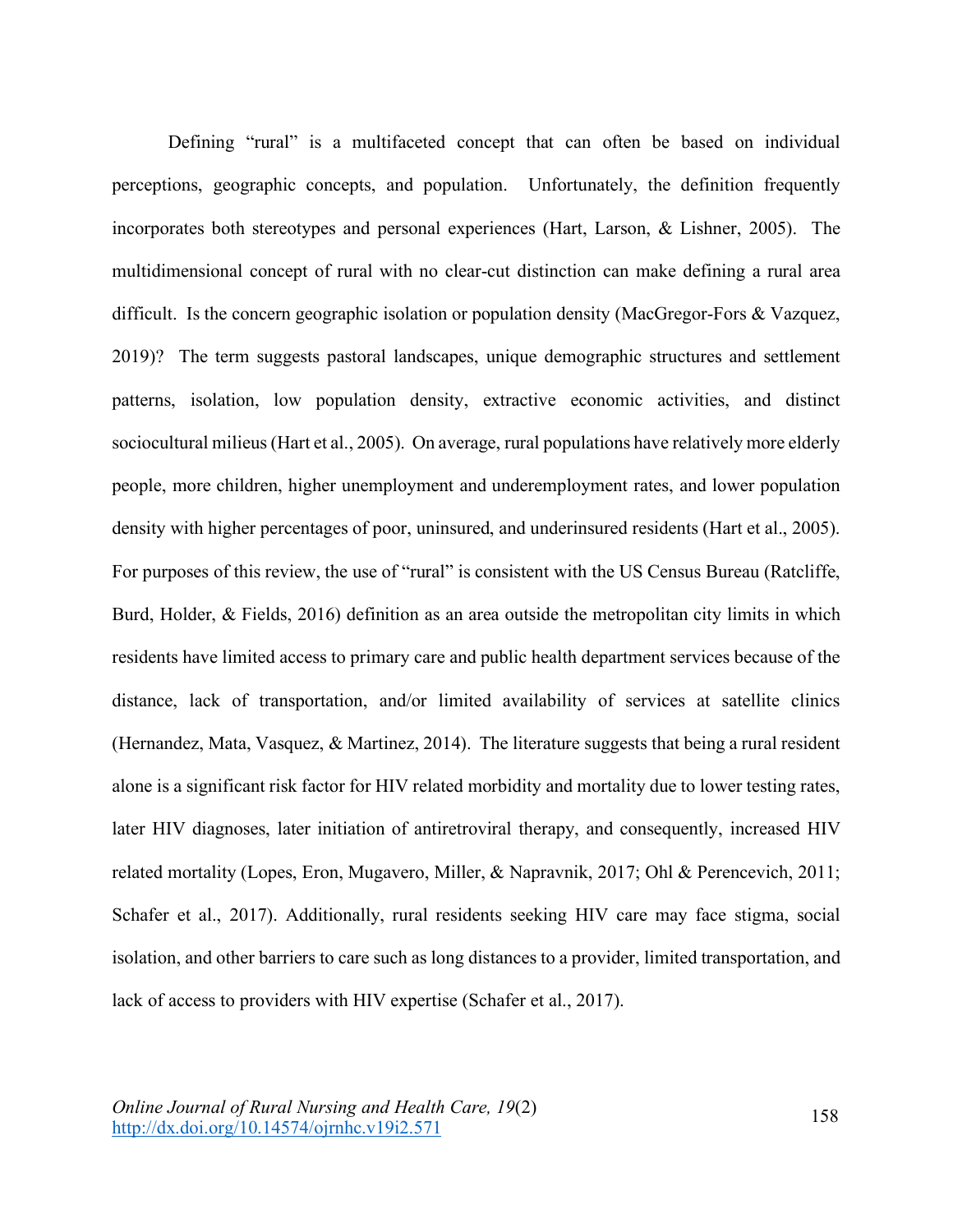Stigma, defined as "the dilemma of being different" or a characteristic perceived to be different from the norm of society (Phillips, Moneyham, & Tavakoli, 2011), is a modifiable risk factor for patients with HIV/AIDS (Rueda et al., 2016). Stigma regarding HIV has been reported to significantly impact care utilization and health outcomes, which includes perceived quality of life and medication adherence (Schafer et al., 2017; Sweeney & Vanable, 2016; Varni, Miller, & Solomon, 2012). Societal stigmatization due to assumption and transmission about HIV/AIDS and associated behaviors plays a substantial role in the psycho-social well-being of individuals, especially those living in rural and traditionally conservative regions (Darlington & Hutson, 2017). Moreover, stigmatized people may sometimes be thought of as a category that is pejoratively regarded by the broader society and who are devalued, shunned, or otherwise lessened in life chances and in access to the humanizing benefit of free and unfettered social intercourse (Phillips et al., 2011). Many individuals believe that if one is following the community's sociocultural expectations (e.g. being in a monogamous relationship or married), then HIV testing is unnecessary or inappropriate as is talking with one's partner or spouse about HIV testing (De Jesus, Carrete, Maine, & Nalls, 2015). Unfortunately, many of those disproportionately affected by HIV/AIDS share these testing perceptions and communication barriers as evidenced by various patient quotes in the literature regarding testing stigma: "Getting an HIV test brings shame to the person who got tested and to one's family; it implies one is engaging in immoral behavior" (De Jesus et al., 2015). "It's still considered to be a gay disease." "It is lonely, even the most wellintentioned people are afraid of HIV. I feel sorrow, sadness, grief. I think about wanting a companion to grow old with. I am a sexual being. I think about never having sex with anyone again" (Zukoski & Thorburn, 2009).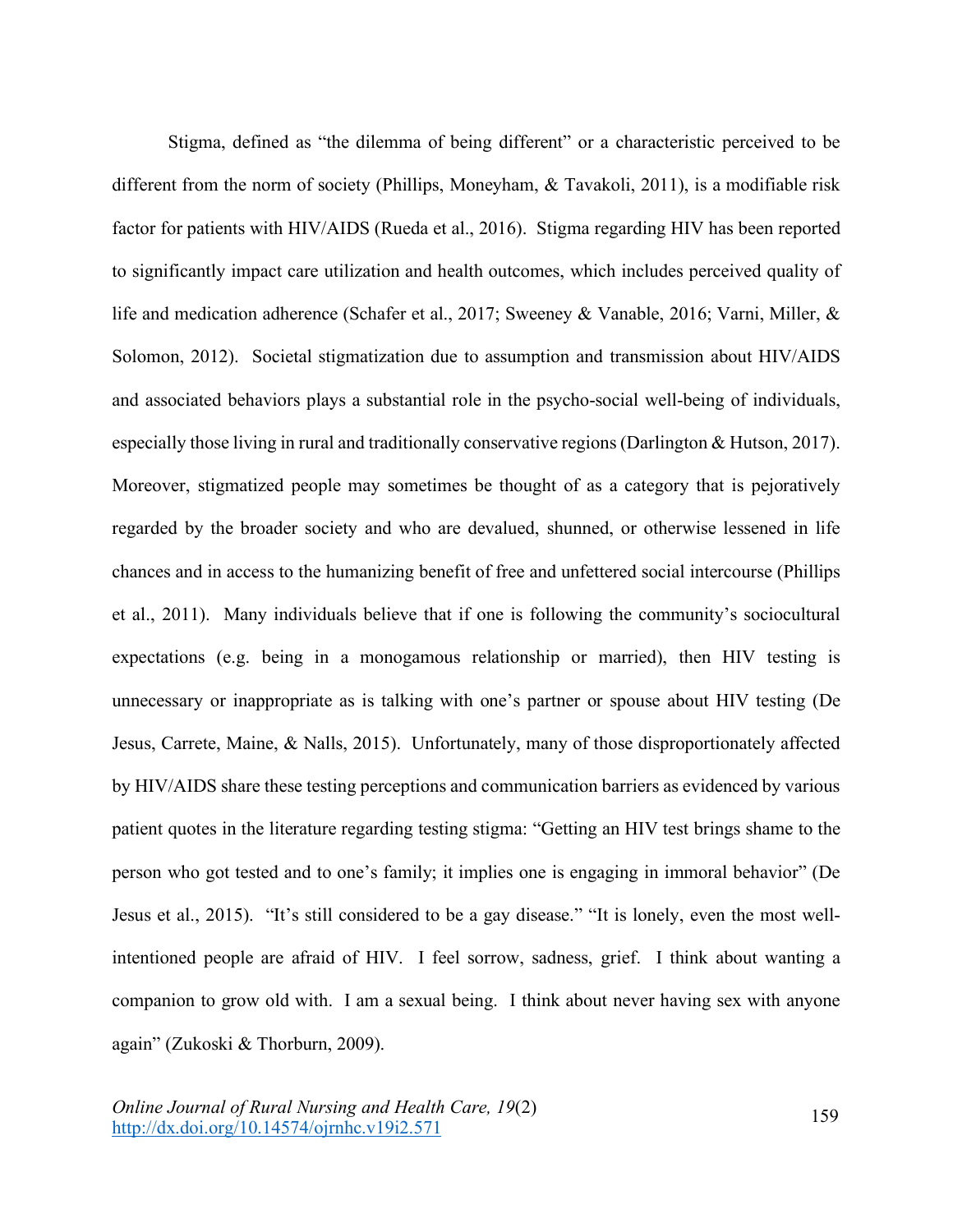HIV impacts rural communities in southern areas of the United States where cultural conservatism and policies such as abstinence-based sex education have contributed to high levels of HIV-related stigma (Reif et al., 2015; Schafer et al., 2017). Rural areas often have other increased risk factors for increased HIV transmission such as higher rates of poverty, opioid abuse, and lower educational attainment (Aldous et al., 2012; Kinsler, Wong, Sayles, Davis, & Cunningham, 2007). Furthermore, studies have shown that fear of stigma has deterred individuals from being tested for HIV and from disclosing their seropositive or seronegative status to sexual partners, family, and friends (Kinsler et al., 2007). Patients with HIV in rural communities have reported perceptions of their health care providers as acting uncomfortable or treating them in an inferior manner, which greatly affects their use of medical services (Kinsler et al., 2007). Patients with HIV may feel a great deal of pressure, discomfort, and stigma when with a health care provider where they should feel the safest.

As of 2006, the Centers for Disease Control and Prevention (CDC) recommends that all people ages 13-64 receive an HIV test at least once (Center for Disease Control and Prevention [CDC], 2019). It is also recommended that adults and teens who are at higher risk of HIV should be tested at least once per year (CDC, 2019). Many healthcare providers are aware of the CDC guidelines but only 8% of providers will screen patients regardless of the risk (Korthuis et al., 2011; Zheng, Suneja, Chou, & Arya, 2014). Lack of time and other priorities at the time of visit were major indicators to not test and ubiquitous challenges to clinical practice (Korthuis et al., 2011). Other barriers identified by physicians are current HIV-related policies (third party reimbursement, requirement for written consent), stigma, lack of confidentiality in nonurban communities, practice financial environment, physician attitudes, and patient acceptance (Schafer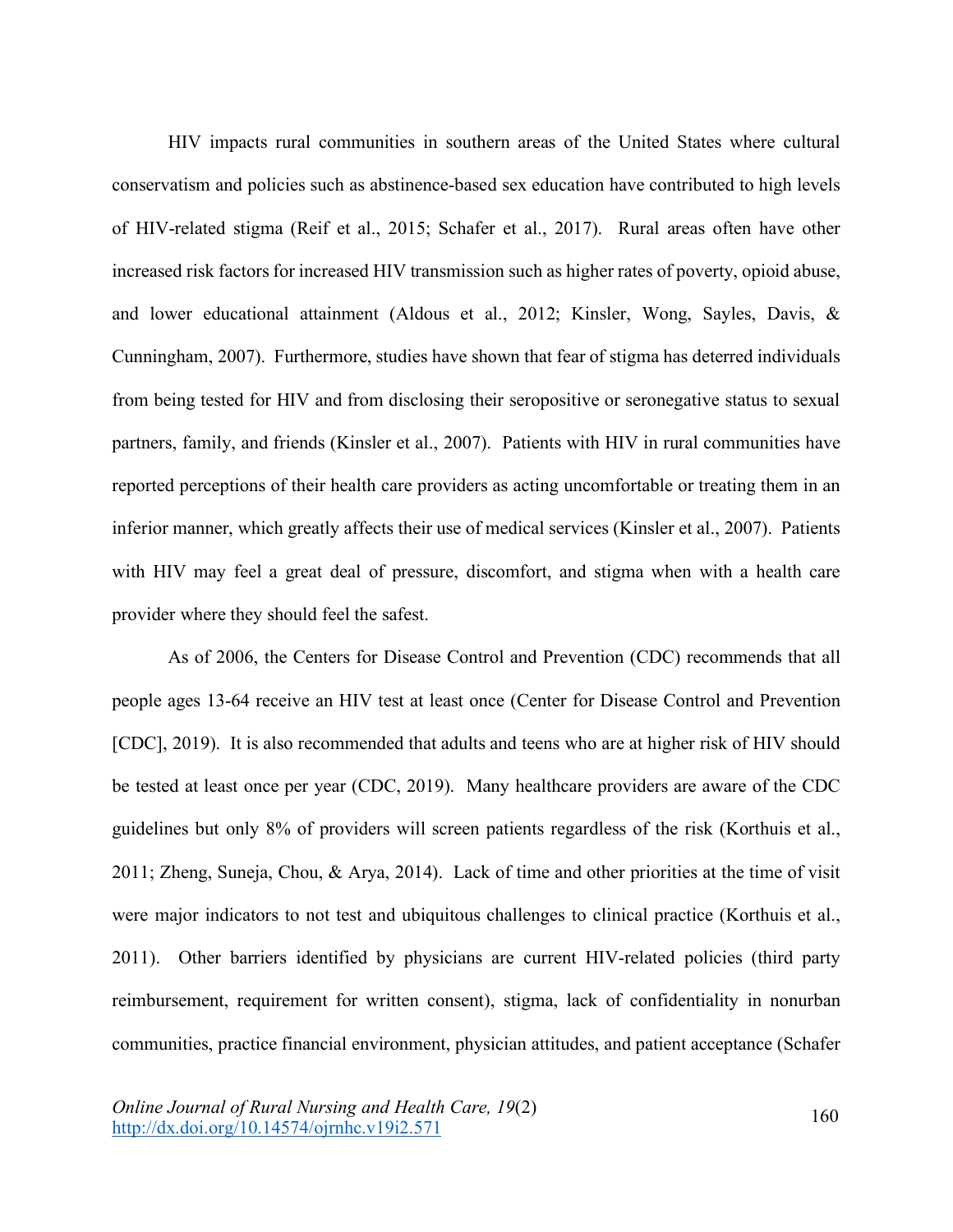et al., 2017). This provider stigma can be perceived by patients. "Because they won't touch you. They act scared to touch you. They put on gloves right away-just to touch your skin-like they don't know HIV is not spread that way" (Zukoski & Thorburn, 2009).

Population characteristics can influence testing rates in rural areas also. For example, only 34.6% of men that have sex with men in a Hispanic community outside of Durham, North Carolina reported ever being tested (Sena, Hammer, Wilson, Zeveloff, & Gamble, 2010). Until recently, the persons most affected by HIV/AIDS in rural areas have been men who have sex with men, many of whom were diagnosed with AIDS and treated in an urban area before returning to a rural community (Castaneda, 2000). In nonurban South Florida, an area of high HIV prevalence, only 21% of a population of migrant and seasonal farmworkers have been tested for HIV (Schafer et al., 2017). Based upon the aforementioned definition of rural, Native American communities make up a considerable amount rural medicine and adversities among the United States. Additionally, Native American tribes, specifically reported by research in Alaska, often refuse any open discussion regarding multiple issues their communities face, such as sex, physical and sexual violence against women and children, substance abuse, or fetal alcohol syndrome. Mental illness and suicide are also not addressed because it is believed if he/she discusses something bad or taboo then he/she will make it happen (Speier, 2005). For example, when discussing the use of condoms as a method of prevention for individuals who choose not to practice a lifestyle of abstinence, one tribal council member exclaimed that "condoms are the government's way of creating genocide among Alaska Natives, because if condoms are used young women won't get pregnant, and if young women don't get pregnant our people will not survive" (Speier, 2005). This is an example of the distrust that is indicative of historical trauma experienced by Native Americans in the United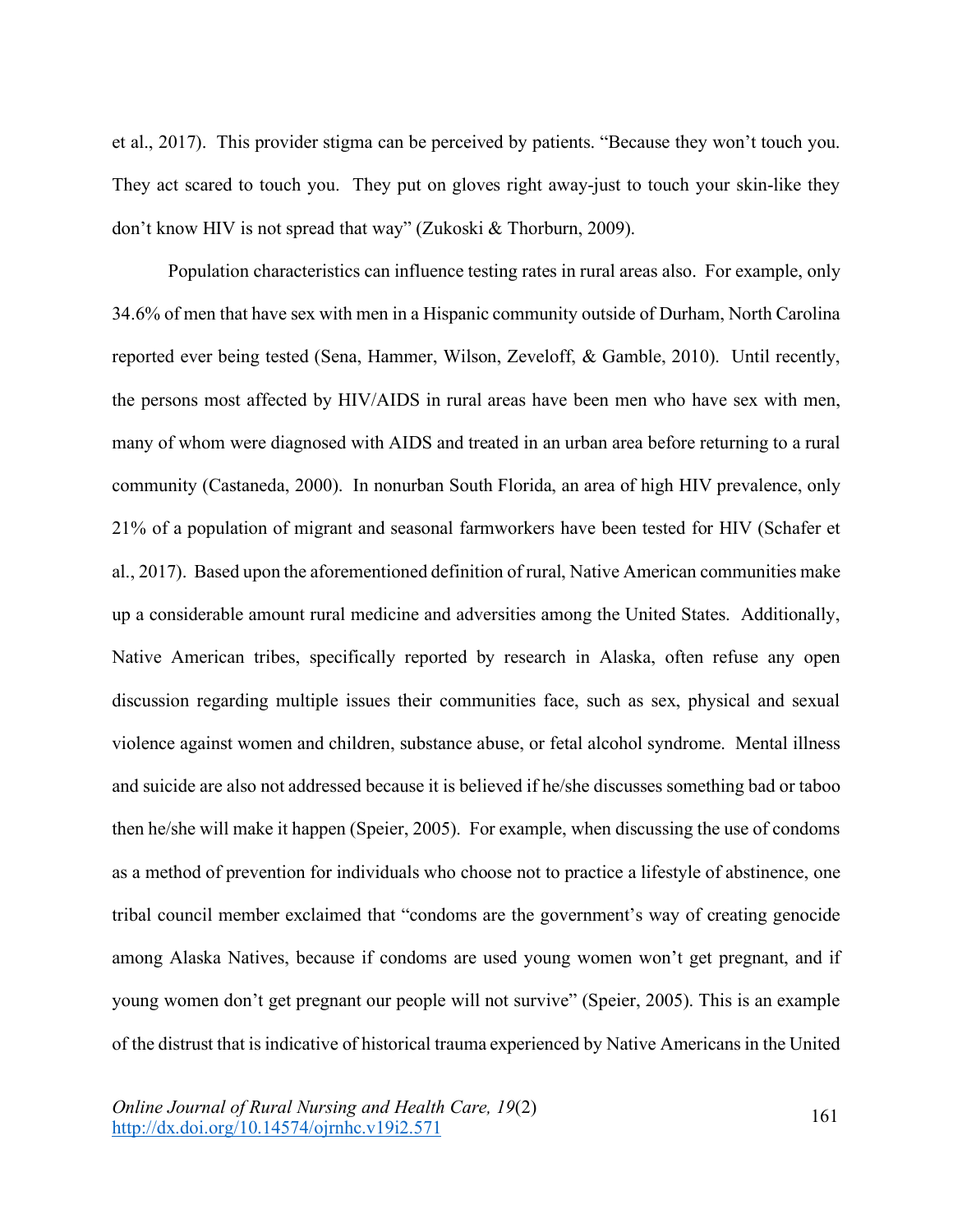States. HIV can be a daunting, uncomfortable, and at times upsetting, topic to discuss with health care providers, especially, other individuals in communities with specific cultural practices or religions (Foster, 2007). There is also stigma surrounding HIV data that is only applied to men that have sex with men. However, the CDC reports that heterosexual contact is the second most common cause of new HIV incidence especially in Hispanic and African American populations older than thirteen years old and spanning across states from Idaho to Texas (Linley et al., 2018). HIV stigma, limited access, cultural barriers, and power differentials between relationships, may be a few reasons why rural communities are not improving in HIV infection rate (Varni et al., 2012). Regardless of the risk factors of a particular patient, testing for HIV should be a discussion, and an option for patients even outside of primary care (Korthuis et al., 2011). In 2015, 40,000 people in the US received an HIV diagnosis, one in two people had been living with HIV three years or more, one in four people had been living with HIV seven years or more, and one in five had already progressed to AIDS (CDC, 2019). Of concern, 59% of heterosexual patients, who are at increased risk of HIV, saw a healthcare provider at least once a year and were still not tested (CDC, 2019). Despite the difficulty in finding epidemiological information pertinent to HIV/AIDS in rural areas of the US, available evidence indicates that the incidence and prevalence of HIV/AIDS have increased in rural areas (Castaneda, 2000).

There is an increasing need for HIV testing in rural areas of the US as evidenced by 52% of new HIV infections being in the rural south (CDC, 2019; Evangeli, Pady, & Wroe, 2016; Korthuis et al., 2011). There are many non-primary care settings in rural areas serving a high number of individuals that do not, but could, routinely offer HIV screening. Stigma, in rural areas especially, has hindered proper healthcare interventions and simple conversations shared with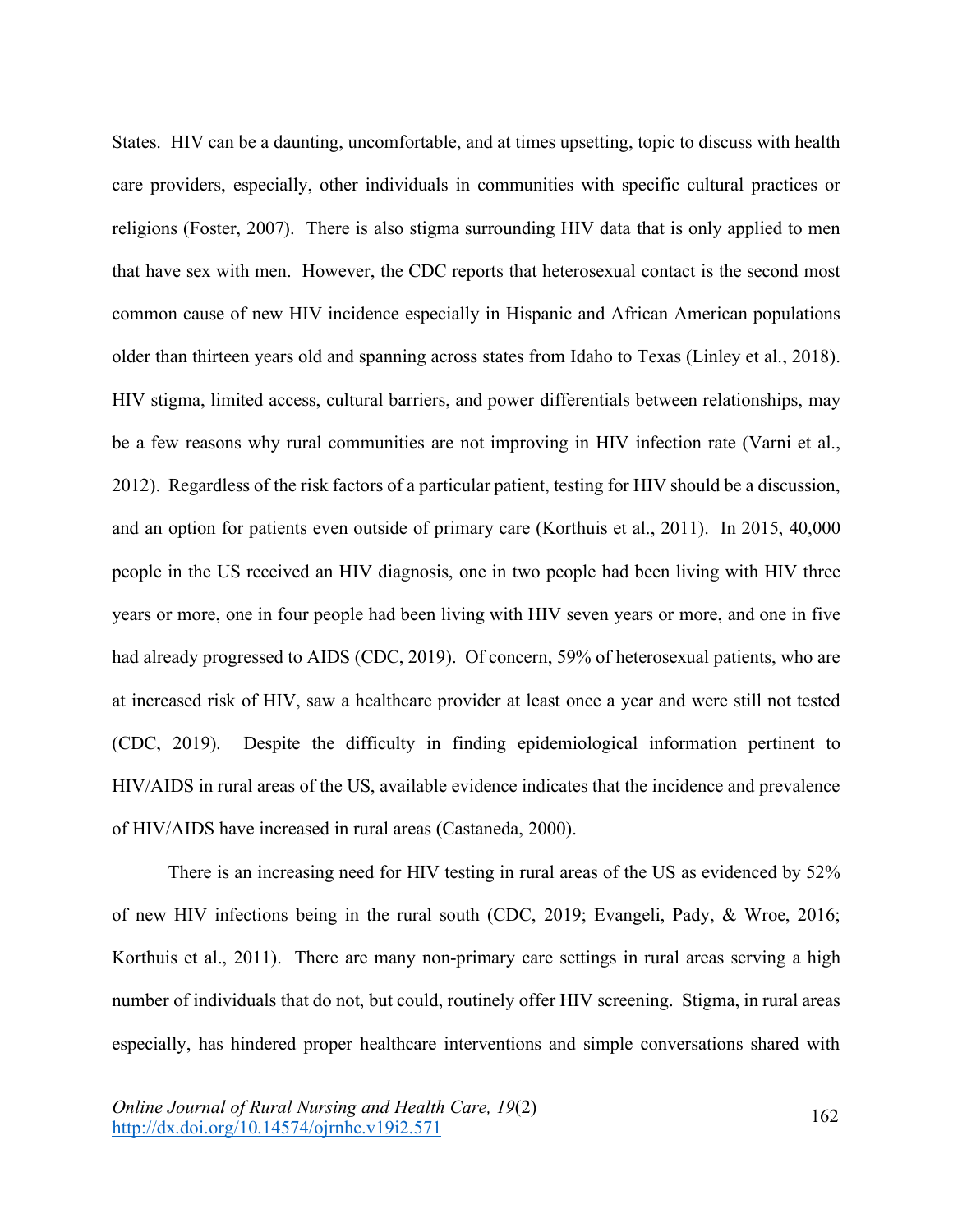patients. Stigma is not new to public health, nor is it new to HIV/AIDS (Valdiserri, 2002). In rural areas of the US, HIV-related stigma remains a significant barrier for routine HIV testing (Weis et al., 2009). Due to the rise of new heterosexual HIV infections, rural communities present a different and challenging context, especially for women. Moreover, individuals with HIV/AIDS in rural communities have been exposed to the disease locally and are most likely to be women, people identified as heterosexual, adolescents, those who are non-white, and heterosexual drug users (Castaneda, 2000). The levels of at-risk behavior in rural areas are similar to those in urban areas and in many instances, are much higher (Mallory, 2008).

While there are opportunities to improve HIV screening across all aspects of care, it is imperative to identify barriers of HIV testing that are negatively affecting rural healthcare in terms of patient and provider perceptions, access, and stigma as this population is disproportionally affected by HIV (Pellowski et al., 2013). The goal of this systematic review is to identify strategies that increase utilization of HIV testing in rural areas of the US.

### **Methodology**

### **Electronic Database Search**

A systematic literature search was completed utilizing EBSCOhost to search three electronic databases: CINAHL Complete, MEDLINE with Full Text, and PsycINFO. Search dates were limited to the past 20 years including publishing dates from 1997-2017. The search was limited to publications in the English language. The key search terms included were 'HIV testing', 'Rural communities in the US', 'Stigma', 'HIV screening strategies in the United States', 'HIV testing in rural communities', 'Strategies to improve HIV testing in rural communities. The Boolean phrase 'AND' and 'OR' was applied between search terms to assist with the inclusion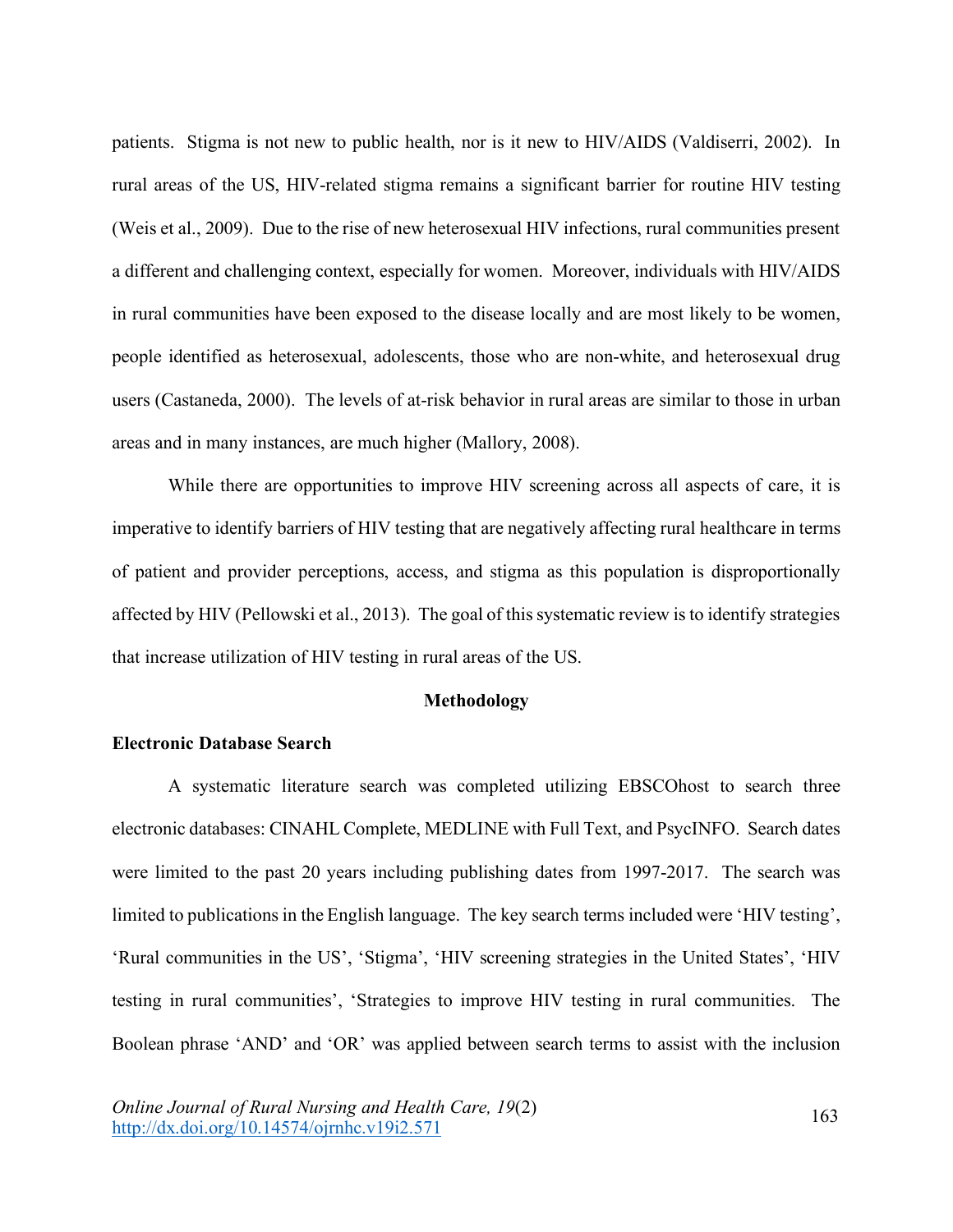criteria of studies. The online systematic review platform, Covidence, was used by two reviewers to independently screen, review, and extract data following PRISMA guidelines. See Table 1 for inclusion and exclusion criteria; disagreements were resolved via discussion. This systematic review is registered through PROSPERO; registration number: CRD42018108637.

Table 1

| Inclusion                                                                                                                            | Exclusion                                                                              |  |
|--------------------------------------------------------------------------------------------------------------------------------------|----------------------------------------------------------------------------------------|--|
| Male or female adults 13-85 years old with unknown or<br>no access to a clinic, or office that provided HIV<br>screening and testing | Individuals living in or receiving healthcare in an urban<br>area of the United States |  |
| An unknown, positive, or past HIV test                                                                                               | Infants and children                                                                   |  |
| Individuals living 60-90 miles from a city or urban area of<br>the United States                                                     | Pregnant Women                                                                         |  |
| Population of 60,000 residents or less in rural areas                                                                                | Individuals who are HIV positive with a CD4 count <500                                 |  |
| Studies providing intervention strategies to improve HIV<br>screening in the rural setting                                           | Age $>85$ years old                                                                    |  |
| <b>Studies within the United States</b>                                                                                              | 6 months-1 year of life remaining due to other<br>comorbidities                        |  |
| English Language                                                                                                                     | Studies published prior to 1997<br>Rural areas outside the United States               |  |

*Inclusion and Exclusion Criteria\**

\*Table defines the inclusion and exclusion criteria used to assist in study validity and data to find interventions to increase HIV testing in rural areas of the United States

## **Study Selection**

Studies selected for review included a strategy and/or intervention to improve screening for HIV such as reducing stigma, improving access, and education for the individual. The type of study designs included were pilot, observational, qualitative analysis, randomized control trials, and case reports. These studies also had to target a population consistent with the aforementioned definition of a rural community in the US.

## **Definition of Strategy or Interventions**

Studies included were those that directly addressed a different approach to HIV screening in rural communities who face multiple barriers to adequate healthcare including access, poverty,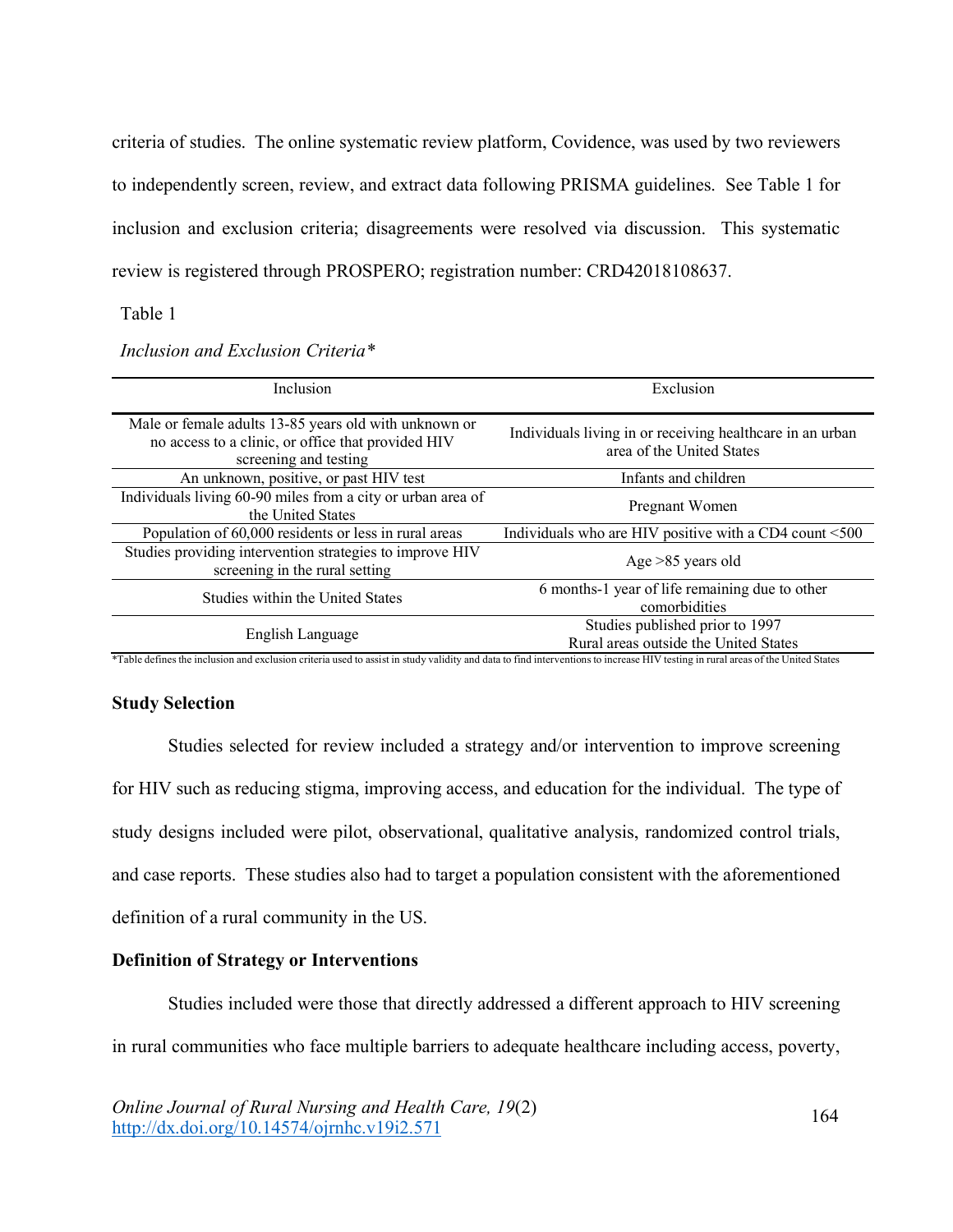and stigma. Education approaches with pre- and post-test results, HIV screening follow-up, and feasible access to HIV screening with competent providers were all consistent themes amongst the included studies. Perceived stigma and discrimination that hindered any HIV testing in the past were the comparison. Outcomes of interest included reduced stigma regarding HIV screening and education, improved HIV testing rates, and patient/provider attitudes regarding further testing. The last search was performed on August 2, 2018.

#### **Results**

A systematic search was conducted and 634 references were identified. After 49 duplicates were removed, 585 titles and abstracts were screened with 546 deemed irrelevant. Thirty-nine full-text studies were assessed for eligibility with 25 excluded due to wrong outcomes, wrong interventions, wrong setting, wrong study design, and wrong patient population (see Figure 1 for PRISMA Flow Diagram). Studies were eligible if they met the inclusion and exclusion criteria of the clinical question and reported a strategy to reduce the stigma of HIV testing in a rural area. Fourteen studies were included for review. The study designs encompassed two randomizedcontrolled trials, two pilot studies, four qualitative analyses, four observational studies, a crosssectional quasi experimental design study, and a descriptive cross- sectional survey.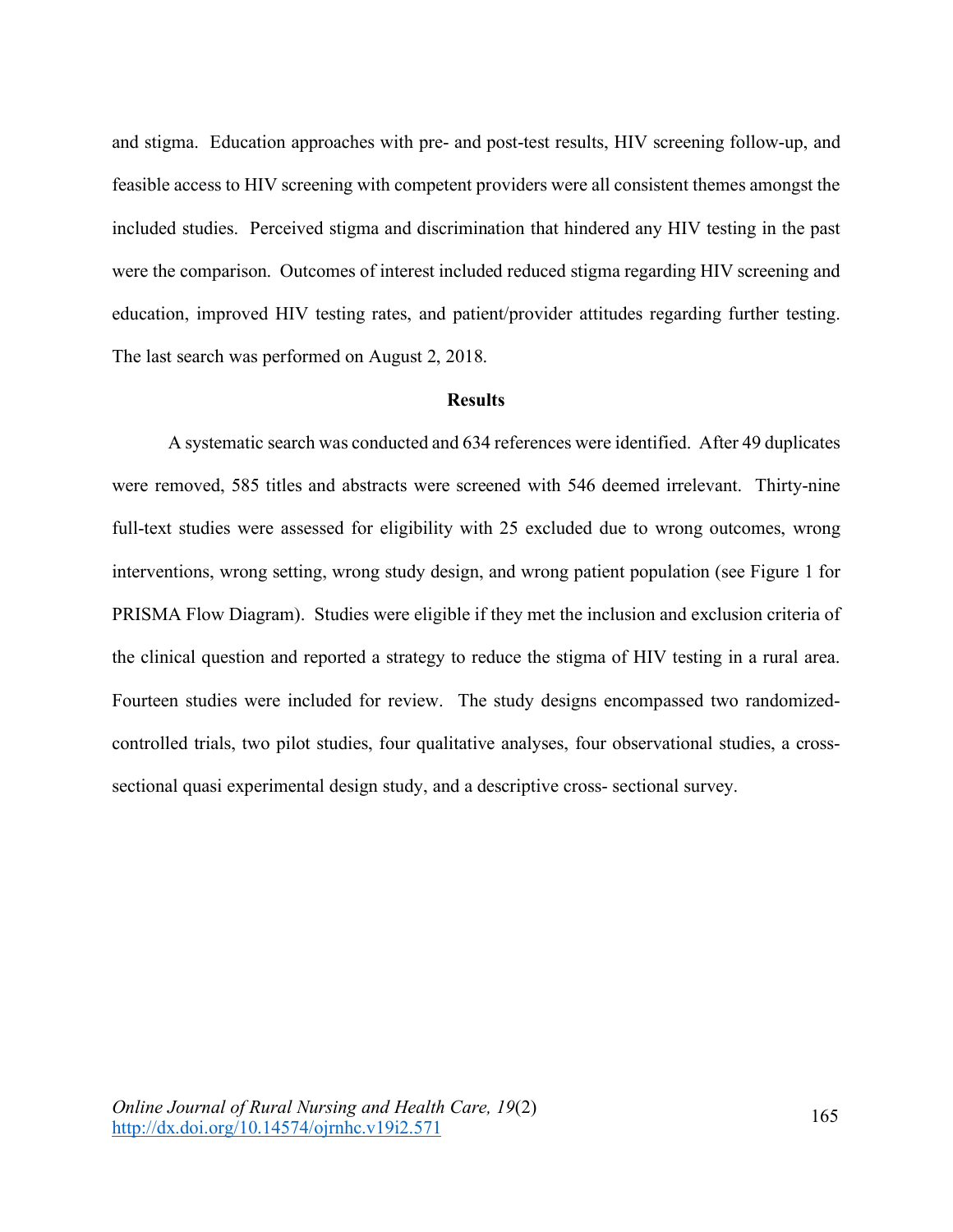

*Figure 1.*PRISMA Flow Diagram

## **Literature Review**

The 14 included studies varied based upon demographics, participants, and interventions; however, they all consistently investigated a rural population. The following was organized based on thematic elements (see Table 2) identified pursuant to the systematic review such as the ability to increase access or decrease stigma, effect provider or patient perspectives, and access.

Table 2

*Online Journal of Rural Nursing and Health Care, 19*(2)  $\frac{60}{\text{http://dx.doi.org/10.14574/ojrnhc.v19i2.571}}$  166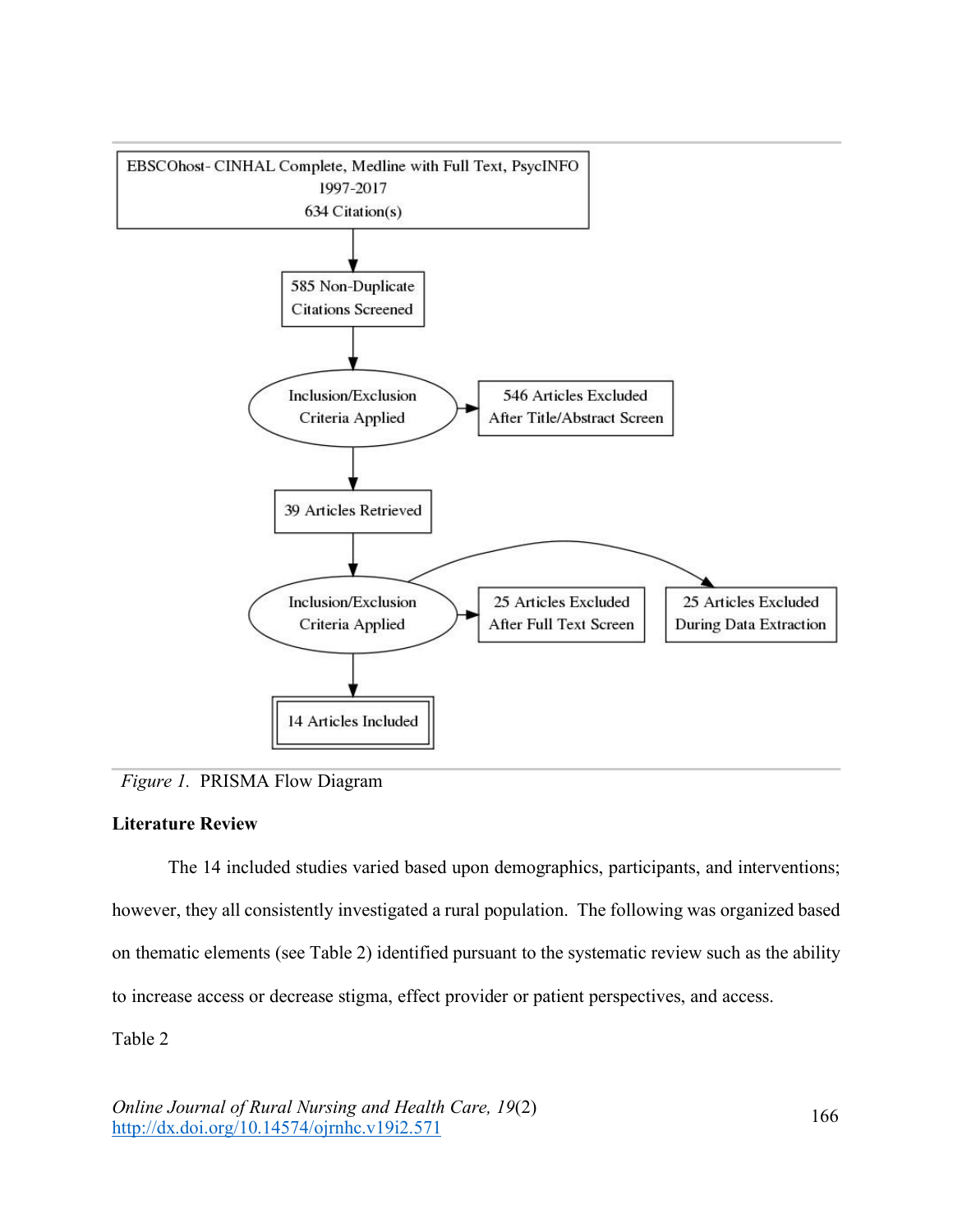# *Study Characteristics\**

| <b>Theme</b>        | <b>Title</b>                                                                                                                                                                                             | Authors,<br>Year                                             | Intervention                                                                                                                                                                                                                    | Outcome                                                                                                                                                                                                                                                      |
|---------------------|----------------------------------------------------------------------------------------------------------------------------------------------------------------------------------------------------------|--------------------------------------------------------------|---------------------------------------------------------------------------------------------------------------------------------------------------------------------------------------------------------------------------------|--------------------------------------------------------------------------------------------------------------------------------------------------------------------------------------------------------------------------------------------------------------|
| Patient<br>Attitude | Assessment of<br><b>HIV/AIDS</b> Prevention<br>of Rural African<br>American Baptist<br>Leaders: Implications<br>for Effective<br>Partnerships for<br>Capacity Building in<br><b>American Communities</b> | Payne-Foster,<br>Cooper,<br>Parton,<br>Meeks, 2011           | Eliciting information from<br>Baptist leaders about HIV<br>prevention activities in their<br>congregation and influences of<br>HIV activity prevention based<br>on the geographical residence.                                  | Significant use of faith-<br>based models for<br>HIV/AIDS prevention<br>and Baptist leaders as<br>an influence of HIV<br>prevention in the Deep<br>South.                                                                                                    |
| Patient<br>Attitude | Testing our FAITHH:<br>HIV stigma and<br>knowledge after a faith-<br>based HIV stigma<br>reduction intervention in<br>the Rural South                                                                    | Payne-Foster<br>et. al, 2017                                 | Examine efficacy of faith-<br>based anti-stigma intervention<br>in rural Alabama Baptist<br>churches. Interventions<br>through congregations to<br>address community issues,<br>health concern and stigma<br>pertaining to HIV. | No significant reduction<br>in HIV related stigma<br>was observed but<br>increased attitudes<br>about testing was<br>reported in over half<br>that had never been<br>tested. Social and<br>structural factors for<br>those not living with<br>HIV was noted. |
| Patient<br>Attitude | <b>Recruitment Feasibility</b><br>and HIV Prevention<br>Intervention<br>Acceptability Among<br>Rural North Florida<br><b>Blacks</b>                                                                      | Brown, 2010                                                  | Recruiting black community<br>members in rural Florida to<br>participate in HIV testing and<br>return for follow-up results.                                                                                                    | A community-based<br>intervention worked in<br>this community and<br>could be successful in<br>other rural populations.<br>The HIV test Erasure<br>proved feasible in this<br>model.                                                                         |
| Access              | <b>RURAL HIV: Brief</b><br>Interventions for Felony<br>Probationers                                                                                                                                      | Oser,<br>Leukefeld,<br>Consentino-<br>Boehm,<br>Havens, 2006 | Describing an HIV<br>intervention for southern, rural<br>probationers and to profile<br>participants and their<br>demographics and risk<br>behaviors by degree of<br>criminality                                                | HIV interventions are<br>needed to target rural<br>probationers, especially<br>those with an extensive<br>arrest history because of<br>high-risk behaviors<br>such as illicit substance<br>abuse and unprotected<br>sex.                                     |
| Access              | Culturally Specific<br>Health Care Model for<br><b>Ensuring Health Care</b><br>Use by Rural, Ethnically<br>Diverse Families<br>Affected by HIV/AIDS                                                      | Goicoechea-<br>Balbona,<br>1997                              | Indigenous providers,<br>coordinated, and social service<br>methods to formulate<br>preventions strategies for<br>perinatal HIV transmission in<br>primary care.                                                                | Interdisciplinary and<br>indigenous provider use<br>is imperative for<br>striving for equity of all<br>rural and diverse<br>residents to decrease<br>new HIV spread.                                                                                         |
| Access              | A Randomized Clinical<br>Trial of Two Telephone-<br>Delivered, Mental                                                                                                                                    | Heckman,<br>Carlson, 2007                                    | Two, telephone delivered,<br>mental health interventions to<br>facilitate change the                                                                                                                                            | Telephone-delivered<br>support groups have<br>potential to increase                                                                                                                                                                                          |

*Online Journal of Rural Nursing and Health Care, 19(2)* 167<br>http://dx.doi.org/10.14574/ojrnhc.v19i2.571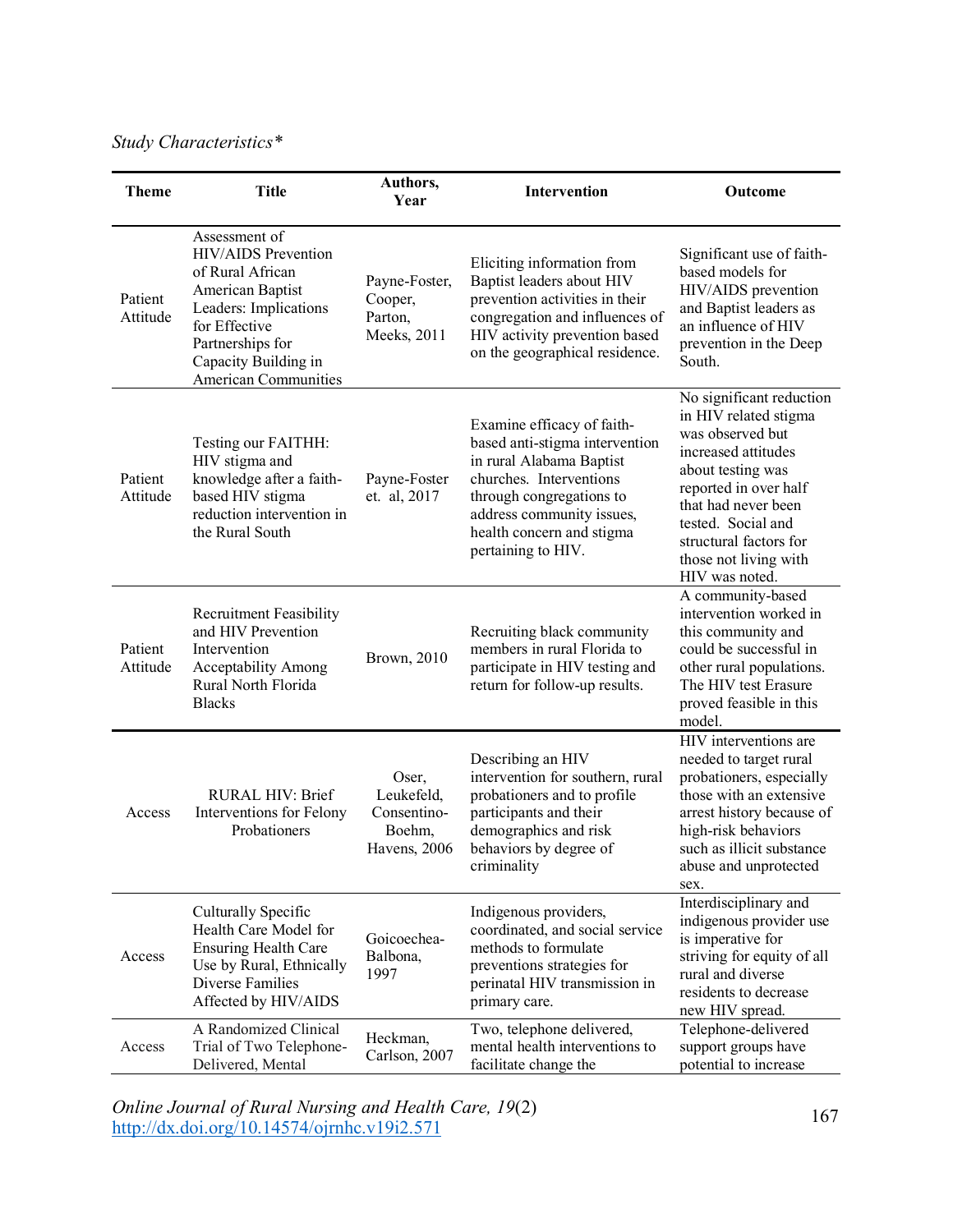|                      | Health Interventions for<br>HIV-Infected Persons in<br>Rural Areas of the<br><b>United States</b>                                                                                                               |                                                       | adjustment for people living<br>with HIV/AIDS in rural<br>communities.                                                                                                                                                                                                                                                                                                                                                                    | perceptions and support<br>of HIV related issues<br>but practical<br>significance of those<br>not affected by HIV is<br>limited.                                                                   |
|----------------------|-----------------------------------------------------------------------------------------------------------------------------------------------------------------------------------------------------------------|-------------------------------------------------------|-------------------------------------------------------------------------------------------------------------------------------------------------------------------------------------------------------------------------------------------------------------------------------------------------------------------------------------------------------------------------------------------------------------------------------------------|----------------------------------------------------------------------------------------------------------------------------------------------------------------------------------------------------|
| Access               | <b>Effectiveness of Healthy</b><br>Relationships Video-<br>Group-A<br>Videoconferencing<br>Group Intervention for<br>Women Living with<br>HIV: Preliminary<br>Findings from a<br>Randomized Controlled<br>Trial | Marhefka et.<br>al, 2014                              | Video-conferencing<br>intervention for women living<br>with HIV in low prevalence,<br>rural areas, to compare sexual<br>behaviors and "prevention<br>with positives" to adjust for<br>different sexual behaviors.                                                                                                                                                                                                                         | Promising evidence<br>found dissemination of<br>HIV and risk reduction<br>of video groups.<br>Subpopulations need to<br>be explored.                                                               |
| Access               | A Routine HIV<br>Screening Program in a<br>South Carolina<br>Community Health<br>Center in an Area of<br>Low HIV Prevalence                                                                                     | Weis et. al.<br>2009                                  | Describing a routine HIV<br>screening program in a<br>community health center in<br>South Carolina unless patients<br>opt out. Predicting acceptance<br>for screening rates and<br>refusals.                                                                                                                                                                                                                                              | Demonstrates<br>implementation of<br>routine HIV screening<br>may work in smaller<br>health care settings and<br>in rural areas especially<br>in the south.                                        |
| Access               | Community Outreach<br>Along the U.S./Mexico<br>Border: Developing HIV<br><b>Health Education</b><br>Strategies to Engage<br><b>Rural Populations</b>                                                            | Hernandez,<br>Marta,<br>Vasqeuz,<br>Martinez,<br>2014 | Applying strategies in<br>disseminating HIV health<br>education information and<br>research in rural areas along<br>the U.S./Mexico border.<br>needs assessment conducted in<br>clinics serving rural areas to<br>enhance dissemination and<br>outreach efforts and to inform<br>the development of culturally<br>and linguistically appropriate<br>health education<br>materials. Mobile campaigns<br>directly went into<br>communities. | These strategies may be<br>useful if there are<br>general providers who<br>understand specific<br>barriers and promote<br>health equity and sexual<br>knowledge and<br>education regarding<br>HIV. |
| Provider<br>Attitude | HIV testing in<br>community pharmacies<br>and retail clinics: A<br>model to expand access<br>to screening for HIV<br>infection                                                                                  | Weidle et.al,<br>2014                                 | Implementing confidential<br>HIV testing and counseling<br>using pharmacy and retail<br>clinic staff.                                                                                                                                                                                                                                                                                                                                     | Feasible model for<br>offering rapid, point of<br>care HIV testing.<br>Effectiveness could<br>meet the needs of<br>underserved, rural<br>areas.                                                    |
| Provider<br>Attitude | A Training Program for<br>Nurses and Other Health<br>Professionals in Rural-<br><b>Based Settings on</b><br>Screening and Clinical                                                                              | Lifson et. al,<br>2009                                | Program that focused on HIV,<br>STIs, and hepatitis and was<br>designed to enhance<br>participants' ability to conduct<br>sexual histories and risks,<br>educate about risk reduction<br>and prevention, screen for and                                                                                                                                                                                                                   | Nurses and other health<br>care professional should<br>be at the forefront for<br>HIV prevention,<br>screening, and clinical                                                                       |

*Online Journal of Rural Nursing and Health Care, 19(2)* 168<br>http://dx.doi.org/10.14574/ojrnhc.v19i2.571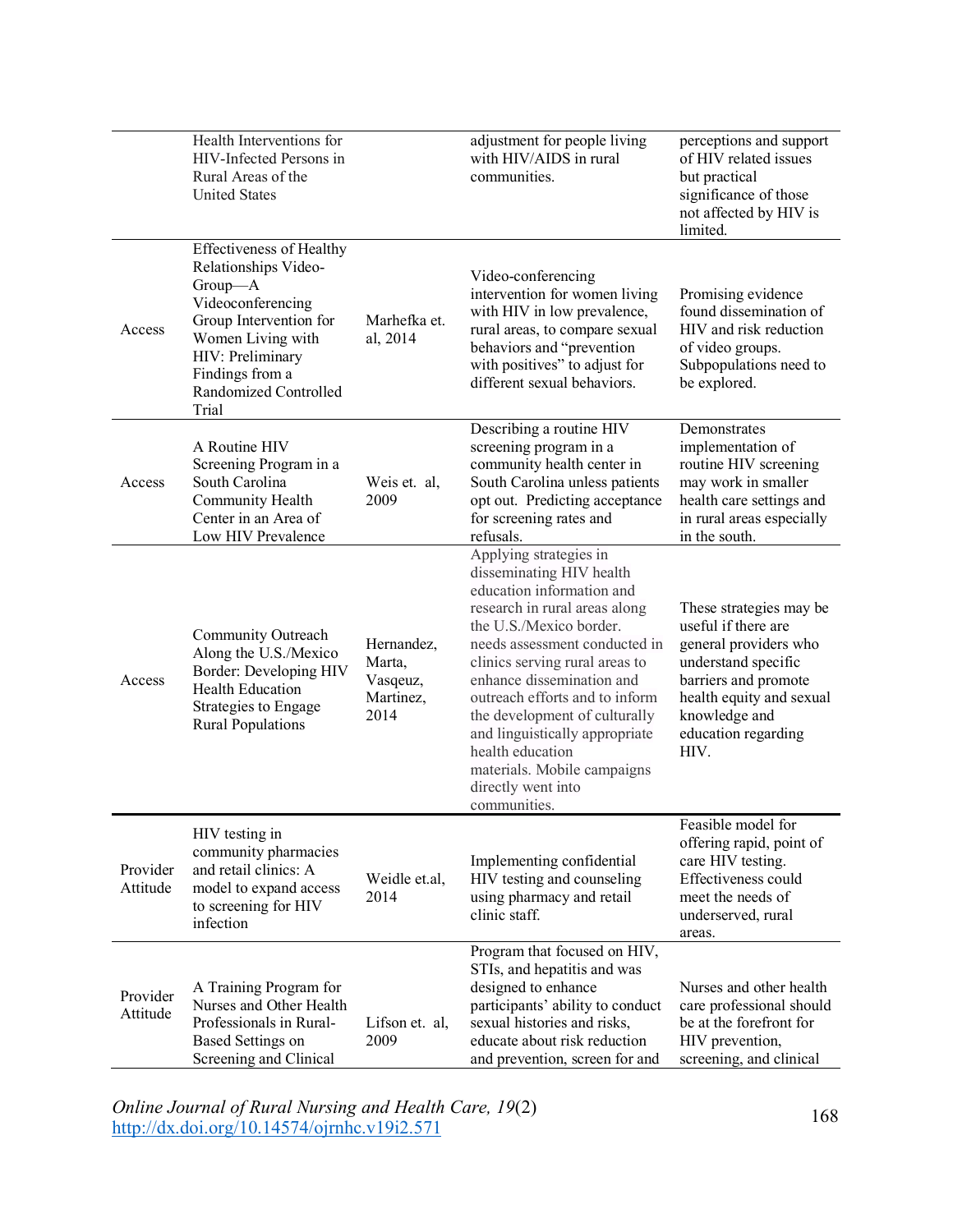|                      | Management of HIV and<br>Other Sexually<br><b>Transmitted Infections</b>                                                                                                                                                     |                                                                     | diagnose infections, clinically<br>manage clients with positive<br>screening test results, access<br>prevention and other<br>educational materials and<br>conduct other clinical and<br>public health activities in rural<br>settings. | management in rural<br>communities and<br>specific training should<br>be a priority in these<br>areas.                                                                                                                                                                                  |
|----------------------|------------------------------------------------------------------------------------------------------------------------------------------------------------------------------------------------------------------------------|---------------------------------------------------------------------|----------------------------------------------------------------------------------------------------------------------------------------------------------------------------------------------------------------------------------------|-----------------------------------------------------------------------------------------------------------------------------------------------------------------------------------------------------------------------------------------------------------------------------------------|
| Provider<br>Attitude | HIV Testing and<br><b>HIV/AIDS</b> Treatment<br>Services in Rural<br>Counties in 10 Southern<br><b>States: Service Provider</b><br>Perspectives                                                                              | Sutton,<br>Anthony,<br>Vila,<br>McLellan-<br>Lemal,<br>Weidle, 2010 | Surveys sent to providers of<br>10 different southern states to<br>understand the barriers of<br>accessibility and prevalence of<br>HIV testing.                                                                                       | Trusting the provider-<br>patient relationship,<br>inappropriate<br>infrastructure, HIV<br>perception and distance<br>to testing my need to<br>change for states with<br>little access. Surveys<br>sent to providers willing<br>to explain the barriers<br>may be useful for<br>change. |
| Provider<br>Attitude | What Makes Me Screen<br>for HIV? Perceived<br><b>Barriers and Facilitators</b><br>to conducting<br><b>Recommended Routine</b><br>HIV Testing among<br>Primary Care Physicians<br>in the Southeastern<br><b>United States</b> | White et. al,<br>2015                                               | In depth interviews with<br>primary care providers in the<br>southeast as to why or why<br>not recommend a HIV test.<br>Some physicians<br>recommended routine HIV<br>testing in their practice to<br>destigmatize HIV testing.        | Multilevel approaches<br>should be done to<br>enhance physician HIV<br>testing in the primary<br>care setting in the rural<br>southeast. Physicians<br>also recommended<br>better advertisement in<br>these communities to<br>enhance screening.                                        |
| Provider<br>Attitude | A Quality Analysis of<br>Provider Barriers and<br>Solutions to HIV<br><b>Testing for Substance</b><br>Users in a Small,<br>Largely Rural Southern<br>State                                                                   | Wright,<br>Curran,<br>Stewart,<br>Booth, 2013                       | HIV testing program<br>implemented in rural<br>substance abuse treatment<br>centers. Identifying barriers to<br>this method from substance<br>abuse providers.                                                                         | Not enough funding has<br>been able to actively<br>implement this model<br>and systems must<br>change to prioritize<br>resources for HIV.                                                                                                                                               |

\*General study characteristics with study theme as noted in literature review

The first theme encompassed faith-based interventions regarding HIV awareness and screening, likely due to the cultural importance of church attendance, especially in African American communities (Payne-Foster et al., 2018; Payne-Foster, Cooper, Parton, & Meeks, 2011). Churches have a rich history of driving social change locally, nationally, and being involved in efforts to combat diseases such as breast cancer, diabetes, and cardiovascular disease (Payne-Foster et al., 2018). Tying in recruitment feasibility and intervention location in churches can be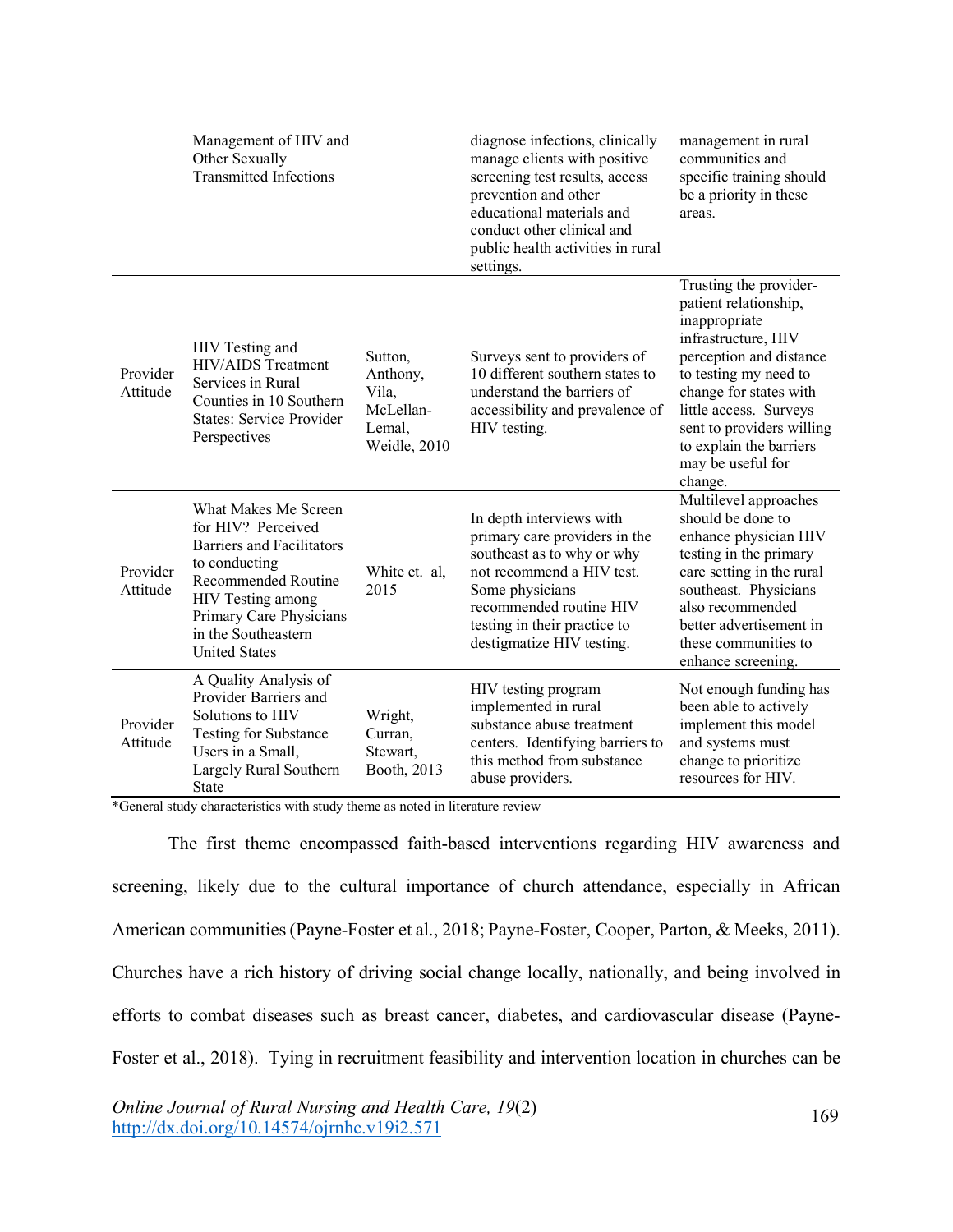of use in rural communities (Weis et al., 2009). Two studies addressed how rural Baptist leaders implemented HIV interventions in their congregations to improve HIV knowledge and acceptance (Payne-Foster et al., 2018; Payne-Foster et al., 2011). Both faith-based interventions demonstrated an increase in HIV education and willingness to screen. One study sought to elicit written surveys with HIV information specifically for Baptist pastors to share with their congregation (Payne-Foster et al., 2011). The other study directly tested an anti-stigma intervention with a pre- and post-assessment among congregation groups (Payne-Foster et al., 2018). Both appeared to improve the perception of stigma, which should lead to improved HIV testing rates within the community.

The sense of community may contribute to intervention success and is specifically an important topic in African American communities (Brown, 2010; Payne-Foster et al., 2018; Payne-Foster et al., 2011). As mentioned previously, the role of the provider can affect HIV screening. Five reports focused on different healthcare provider perspectives and attitudes regarding HIV and screening with different HIV intervention approaches. The key use of culturally specific providers assisting in collaboration and bridging language barriers to target culturally specific communities regarding HIV proved useful (Goicoechea-Balbona, 1997). A decrease in stigma seems to be rooted in cultural ethos of a rural community, whether it be religious or grass root community providers, for these interventions to be successful. Even in rural areas with substance abuse centers, some providers mention that the priority of HIV remains low and institutional silos in healthcare must end (Goicoechea-Balbona, 1997; Wright, Curran, Stewart, & Booth, 2013).

Specific training models for nurses and other healthcare workers practicing in a rural setting can be simple and affordable with interventions as easy as learning to take a strong sexual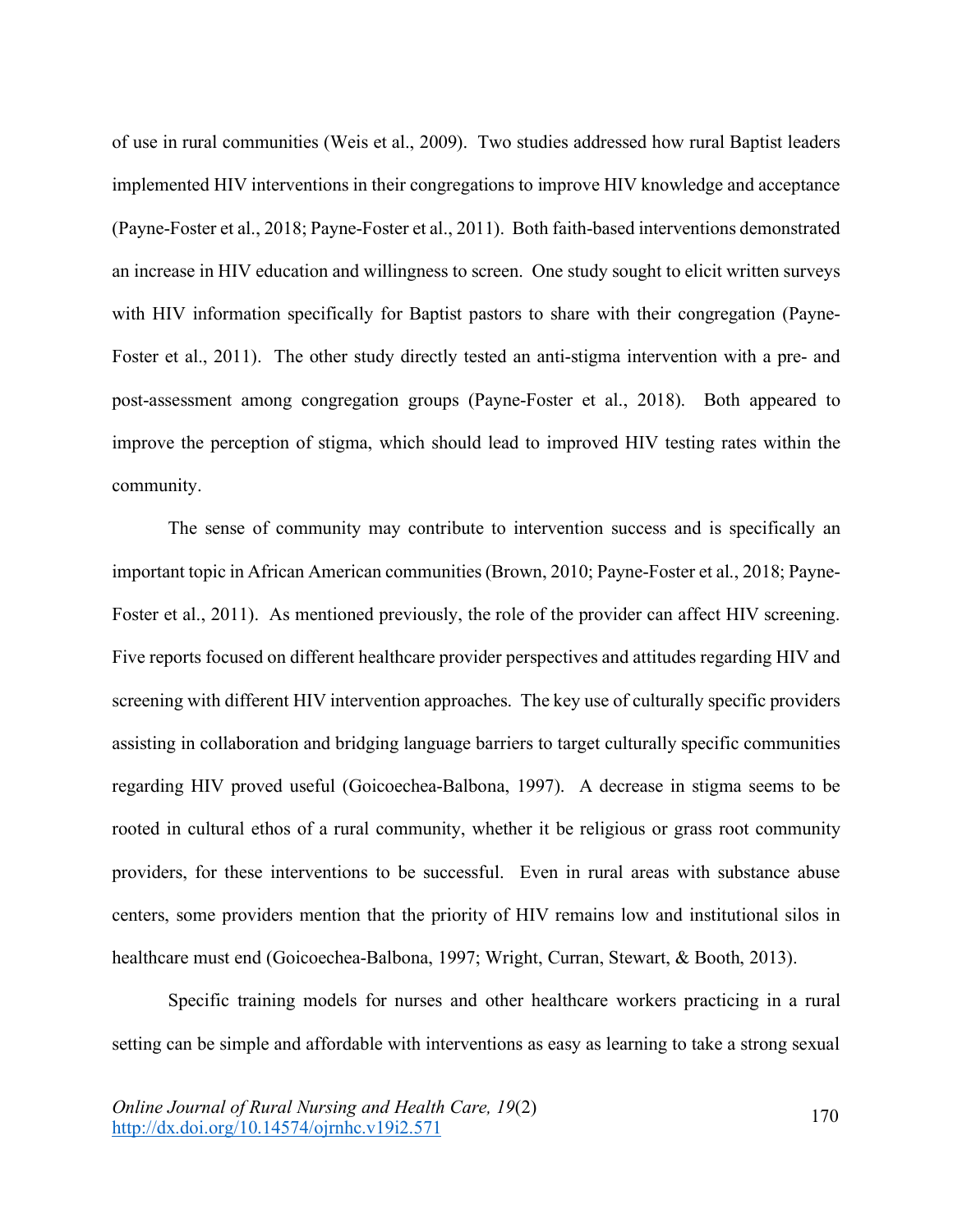history and perform HIV risk assessments (Lifson et al., 2009). Knowledge of when to screen for HIV, addressing specific barriers, such as distrust, and confidentiality for screening have all become interventions themselves, especially in rural communities (Lifson et al., 2009; Sutton, Anthony, Vila, McLellan-Lemal, & Weidle, 2010; White et al., 2015). Healthcare providers appear to support the delegations of different HIV interventions regardless of barriers improving outcomes and quality of life (Goicoechea-Balbona, 1997; Lifson et al., 2009; Sutton et al., 2010; White et al., 2015; Wright et al., 2013). These distinct rural areas promoted what worked regarding culturally specific sexual roles and promoted safer sex practices through community involvement to strengthen HIV awareness and testing (Hernandez et al., 2014; Oser, Leukefeld, Cosentino-Boehm, & Havens, 2006). Providing culturally specific care can contribute to improved HIV awareness and screening.

Apart from provider and patient attitudes, access to care also remains a significant barrier in rural areas. There were a few strategies reported in the literature that focus on improving access to HIV screening through technology and pharmacies. With access being a barrier to proper healthcare in rural areas, technology can promote HIV screening along with better emotional and coping skills, privacy, and quality of life (Heckman & Carlson, 2007; Marhefka et al., 2014). Furthermore, other novel approaches to expanding access included offering rapid HIV tests at community pharmacies, which was a beneficial measurement due to public health accessibility and low cost (Sutton et al., 2010; Weidle et al., 2014). Staff willingness, confidentiality, and point of care access allows HIV screening to be a feasible intervention within a community pharmacy (Weidle et al., 2014). Documented intervention success and site specific feasibility are important factors to consider when identifying strategies to improve access in rural communities.

*Online Journal of Rural Nursing and Health Care, 19*(2) Onthe Journal of Kural Ivarsing and Heath Care,  $19(2)$ <br>http://dx.doi.org/10.14574/ojrnhc.v19i2.571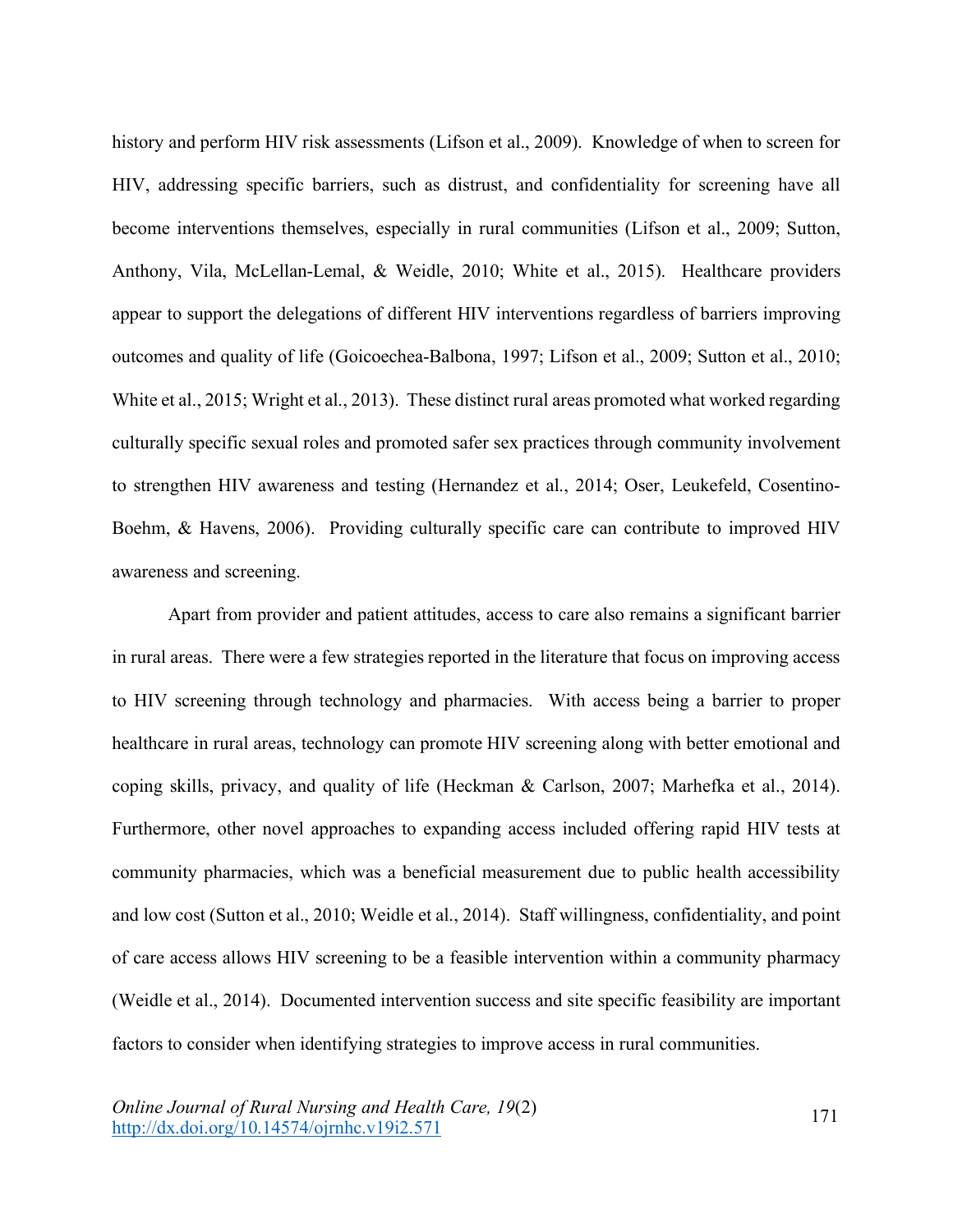#### **Discussion**

This review identified a number of strategies that can help decrease the stigma that may be among the primary barriers that prevents optimal care for patients with HIV in rural communities. These interventions have demonstrated the ability to improve HIV testing, access, and education within rural healthcare. Throughout the 14 included studies, authors all recognized the challenges in developing interventions that reduce HIV-stigma, increase knowledge, improve risk perceptions, and testing accessibility. These studies also recognized that the study participants in rural communities had limited resources on current up to date HIV information, and were still engaging in relatively high-risk behavior (Basta, Stambaugh, & Fisher, 2015; Castaneda, 2000; Ohl et al., 2013; Payne-Foster et al., 2018; Relf et al., 2015; Speier, 2005; Varas-Diaz et al., 2013; Weidle et al., 2014). Socioeconomic factors, geography, cultural context, and evolving epidemics of injection drug use are coalescing to move the HIV epidemic into the populations where people are dispersed and healthcare resources limited (Pellowski et al., 2013; Schafer et al., 2017). However, whether it be telehealth-based communication and care (Marhefka et al., 2014; Ohl et al., 2013), church-focused HIV educational groups (Payne-Foster et al., 2018; Payne-Foster et al., 2011), healthcare provider education and access (Goicoechea-Balbona, 1997; Lifson et al., 2009; Sutton et al., 2010; White et al., 2015; Wright et al., 2013), or even HIV testing and screening in the prison system and community pharmacy (Oser et al., 2006; Weidle et al., 2014), HIV stigma and limited access to care and education will continue to significantly contribute to HIV/AIDS mortality (Payne-Foster et al., 2018). An important component of HIV care will also be placed in the hands of nurses. Nurses employed in rural communities and remote areas are crucial to the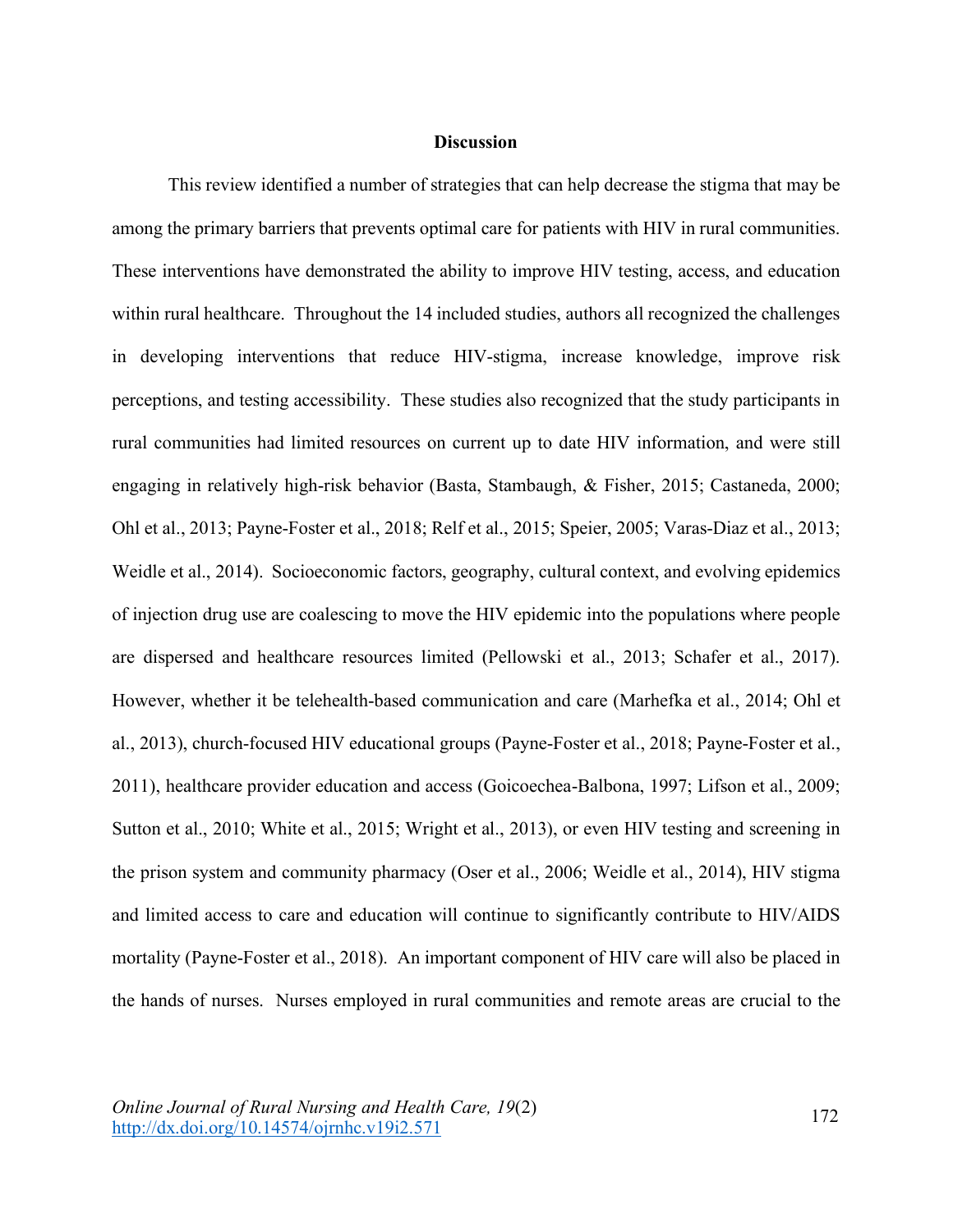delivery of high quality healthcare and can seek to improve HIV care within rural areas by employing the strategies identified in this review (Oosterbroek, Yonge, & Myrick, 2017).

There is a need to empower rural communities, healthcare providers, and nurses to increase HIV testing and reduce the stigma of screening. There appears to be a growing concern regarding the epidemiology of women and HIV/AIDS in rural communities. Women in rural areas are often overlooked as their needs remain a low priority at local, state, and national levels (Castaneda, 2000). Although the prevalence of HIV/AIDS in women were reportedly lower at the start of the HIV epidemic, the model and implication to deliver service was male-centered (Castaneda, 2000). Furthermore, shame and stigmatization associated with many co-occurring risk factors facing all rural community natives create taboo topics, which generates another barrier to any future HIV/AIDS education and system development (Speier, 2005; Sutton et al., 2010). It is exceedingly difficult to reverse the trends of high-risk behavior and may even be considered "too prohibited to discuss" (Speier, 2005; Young & Zhu, 2012). In regard to all women, every social and physical setting that makes up a rural community will construct women's day-to-day experiences and their abilities for personal change and self-determination to stay healthy (Castaneda, 2000). Women, especially those residing in rural areas, should always be encouraged to get tested for HIV regardless of risk status and behavior.

There is no single answer that would singularly improve HIV testing in rural communities. A faith-based intervention in rural Alabama may not have the same impact in a migrant community in Florida. However, the rural community leadership is a highly valuable resource that can help educate community members about HIV risk factors and treatment management due to potential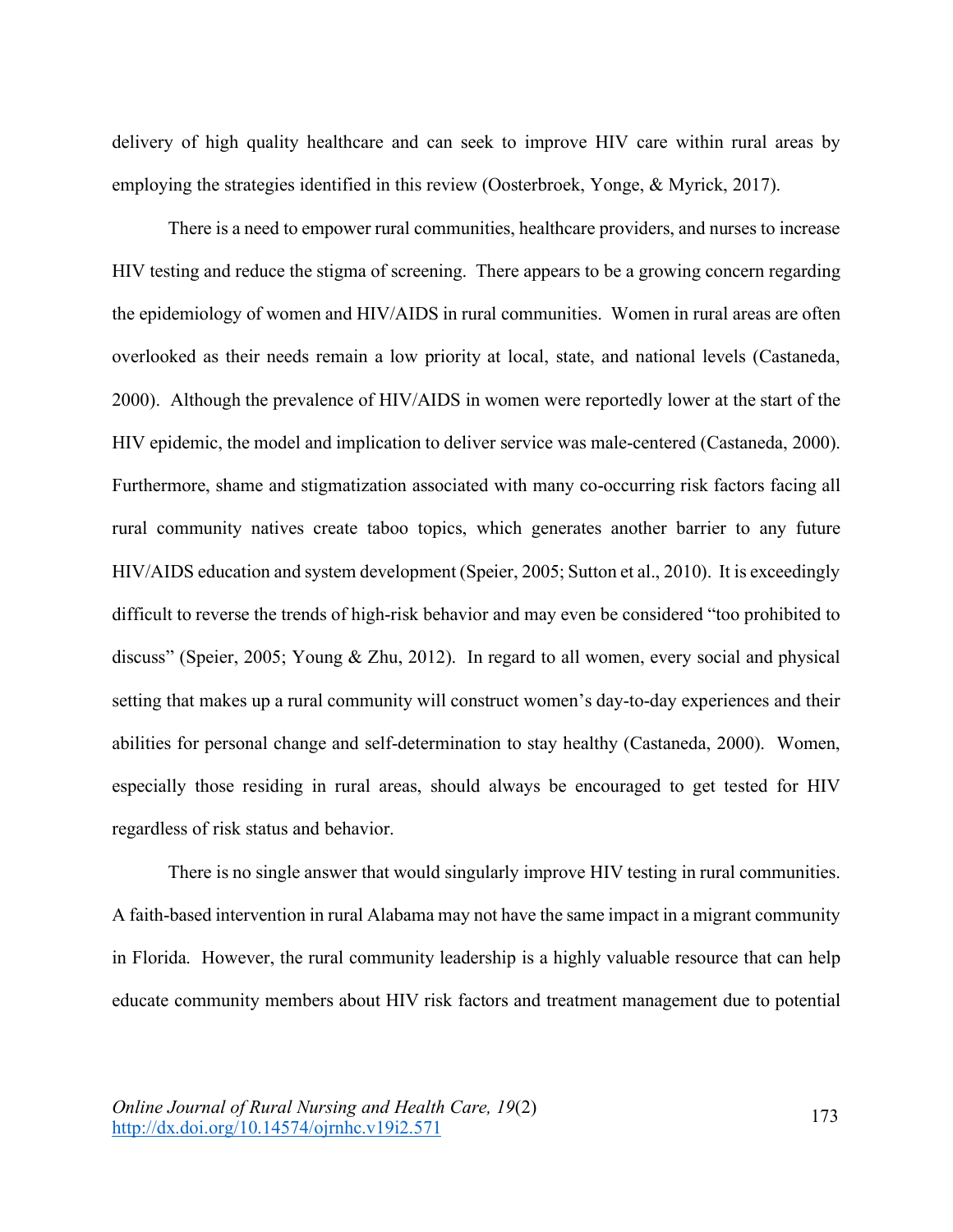trust and confidentiality issues that seem to hinder HIV testing and progress (Ohl & Perencevich, 2011; Payne-Foster et al., 2018; Weidle et al., 2014).

Technological advances, such as telehealth communication or video support groups, may improve rates of HIV testing by reducing missed clinic visits and improving medication compliance (Schafer et al., 2017). Being aware of a community and its specific afflictions is an important component of being an effective healthcare provider to these communities especially in rural areas. Since rural communities often have different experiences and adversities, the various ways of care extension should be applied to accommodate the communities' specific needs. Despite tremendous advances in HIV management across the continuum of care, there are considerable opportunities in this non-urban epidemic. These challenges include establishing and using consistent definitions of rurality, contextualizing each phase along the continuum for the local population, and addressing the barriers unique to rural communities that affect every step of care from testing to lifestyle management and compliance with care (Basta et al., 2015; Castaneda, 2000; Schafer et al., 2017; Speier, 2005). While there is a paucity of data currently available, researchers with a community focus may find well placed and appropriate contributions to HIV testing in rural areas. Regardless of scarce data, interventions should be encouraged in rooted communities to aid in HIV testing and contribution to help make a difference in rural areas.

## **Study Limitations**

In order to accurately capture the existing body of literature, authors included a wide variety of study designs, which limited the ability to uniformly assess the risk of bias in individual reports. Reporting bias may have been a limitation itself since all the reviewed studies had interventions that improved HIV testing rates with positive outcomes from the authors and the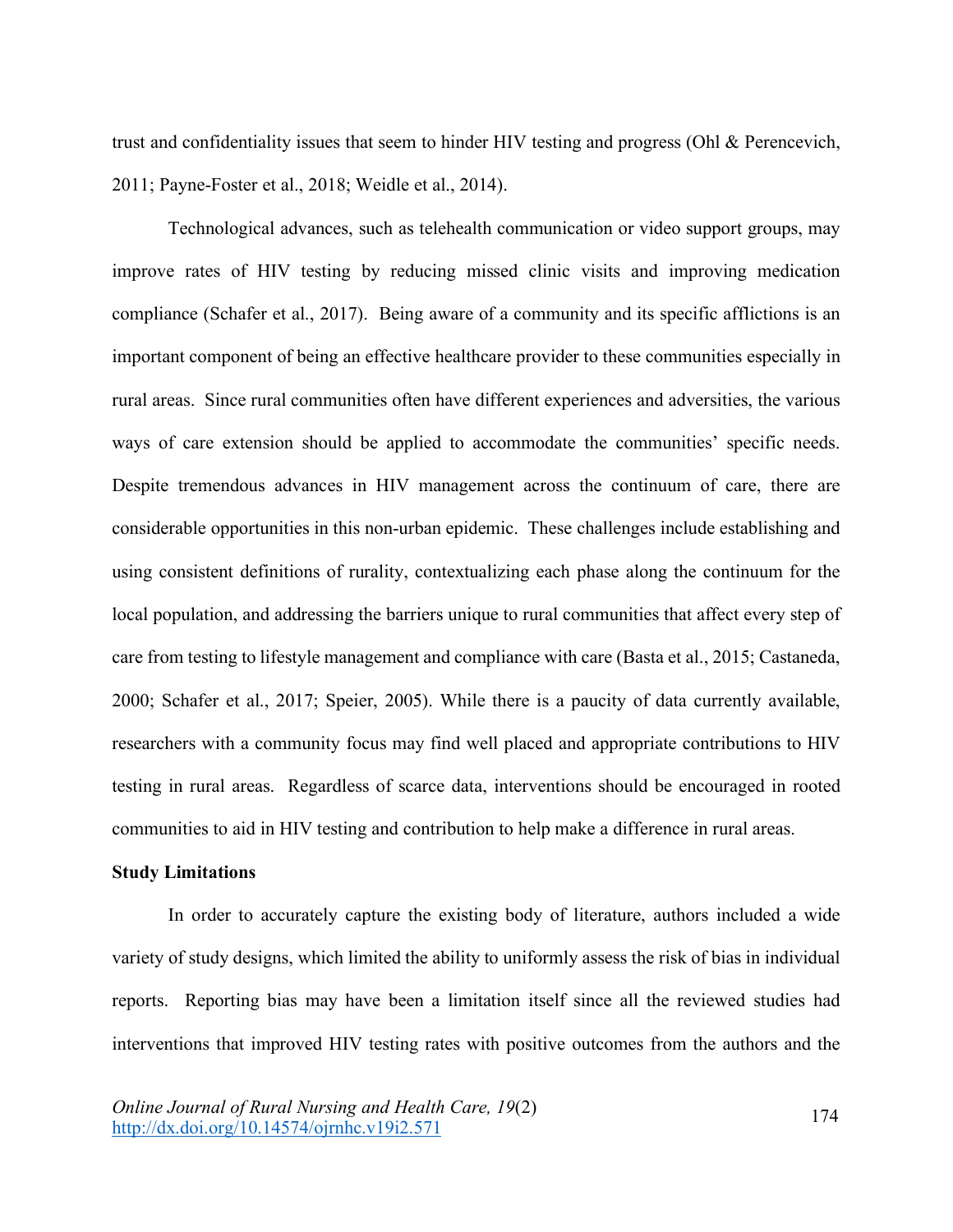feasible, comprehensive and accessible care that was offered. Relevant literature may have been missed due to the inclusion criteria of 'English language', 'United States', and 'rural communities in the United States'. There were studies evaluated that pertained to the stigma of HIV and HIV testing in rural communities, however, they were not applicable to the clinical question. Last, as not all rural communities are the same or experience the same challenges, the studies reviewed may not be directly applicable to all rural communities/populations.

#### **Conclusion**

This review identified that interventions focusing on access, provider and patient perspective, and ways to decrease stigma can improve HIV testing in rural communities. Stigma remains a considerable problem in rural areas and may be intensified where there is less tolerance of diverse lifestyles, greater fear of HIV and less anonymity (Zukoski & Thorburn, 2009). This nonurban HIV epidemic poses a challenge for healthcare providers and nurses to increase HIV testing, reduce HIV infections, and improve care. These strategies, along with health provider optimism, creativity, and knowledge of specific communities will enhance HIV patient care. A sustained effort is needed to support research, ultimately, seeking to understand the barriers that exist across the HIV rural continuum and the development of interventions to overcome these barriers.

#### **References**

Aldous, J. L., Pond, S. K., Poon, A., Jain, S., Qin, H., Kahn, J. S., . . . Smith, D. M. (2012). Characterizing HIV transmission networks across the United States. *Clinical Infectious Diseases, 55*(8), 1135-1143. http://dx.doi.org/10.1093/cid/cis612

*Online Journal of Rural Nursing and Health Care, 19*(2) Onthe Journal of Kural Ivarsing and Heath Care,  $19(2)$ <br>http://dx.doi.org/10.14574/ojrnhc.v19i2.571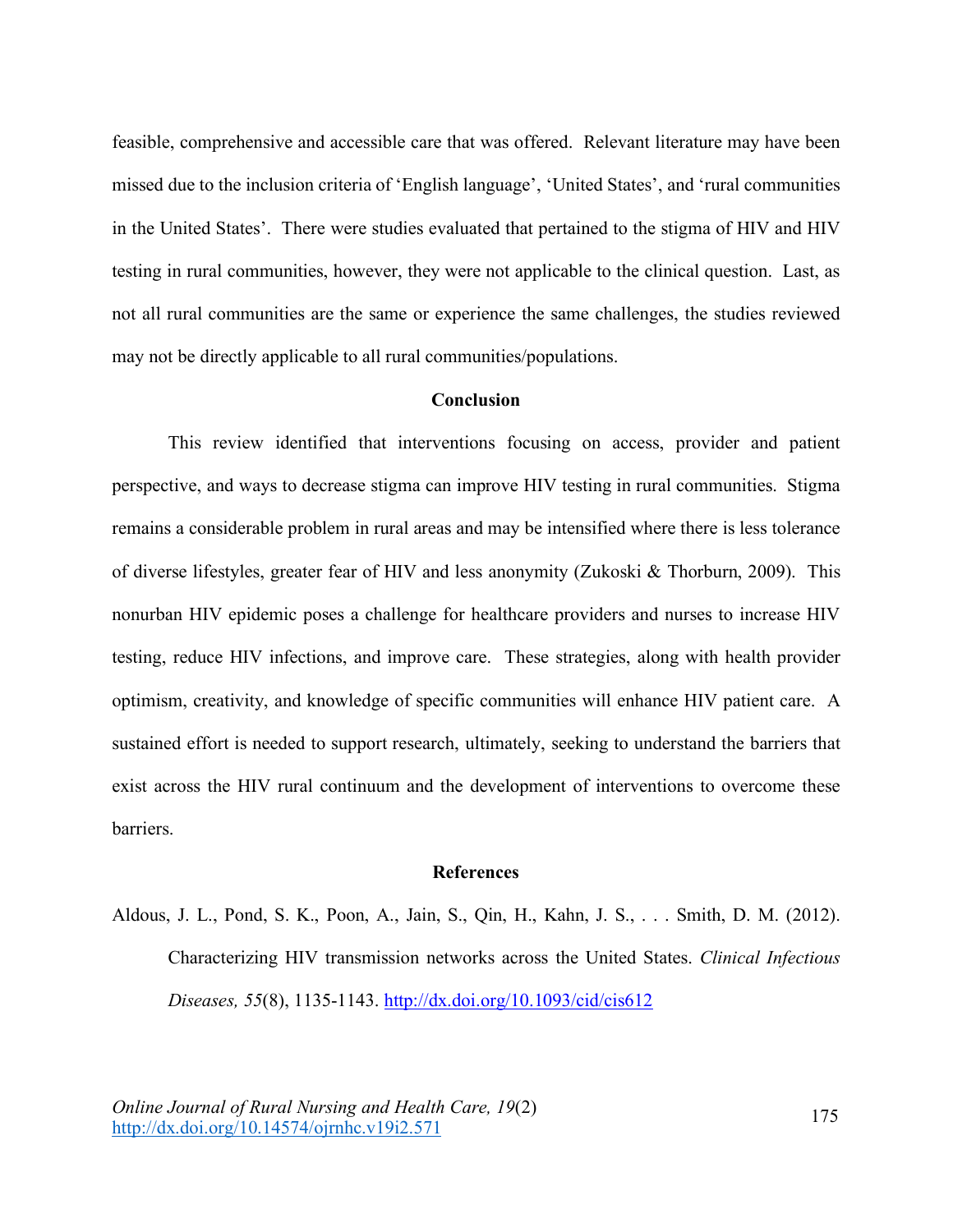- Basta, T. B., Stambaugh, T., & Fisher, C. B. (2015). Efficacy of an educational intervention to increase consent for HIV testing in rural Appalachia. *Ethics & Behavior, 25*(2), 125-149. http://dx.doi.org/10.1080/10508422.2014.948958
- Behrends, C. N., Nugent, A. V., Des Jarlais, D. C., Frimpong, J. A., Perlman, D. C., & Schackman, B. R. (2018). Availability of HIV and HCV on-site testing and treatment at syringe service programs in the United States. *Journal of Acquired Immune Deficiency Syndromes, 79*(2), e76-e78. http://dx.doi.org/10.1097/QAI.0000000000001792
- Brown, E. J. (2010). Recruitment feasibility and HIV prevention intervention acceptability among rural north Florida blacks. *Journal of Community Health Nursing, 19*(3), 147-160. http://dx.doi.org/10.1207/S15327655JCHN1903\_03
- Castaneda, D. (2000). HIV/AIDS-related services for women and the rural community context. *AIDS Care, 12*(5), 549-565. http://dx.doi.org/10.1080/095401200750003743
- Centers for Disease Control and Prevention. (2019, October 31). HIV Testing. Retrieved from https://www.cdc.gov/HIV/testing/index.html
- Darlington, C. K., & Hutson, S. P. (2017). Understanding HIV-related stigma among women in the southern United States: A literature review. *AIDS and Behavior, 21*(1), 12-26. http://dx.doi.org/10.1007/s10461-016-1504-9
- De Jesus, M., Carrete, C., Maine, C., & Nalls, P. (2015). "Getting tested is almost like going to the salem witch trials": Discordant discourses between western public health messages and sociocultural expectations surrounding HIV testing among east african immigrant women. *AIDS Care, 27*(5), 604-611. http://dx.doi.org/10.1080/09540121.2014.1002827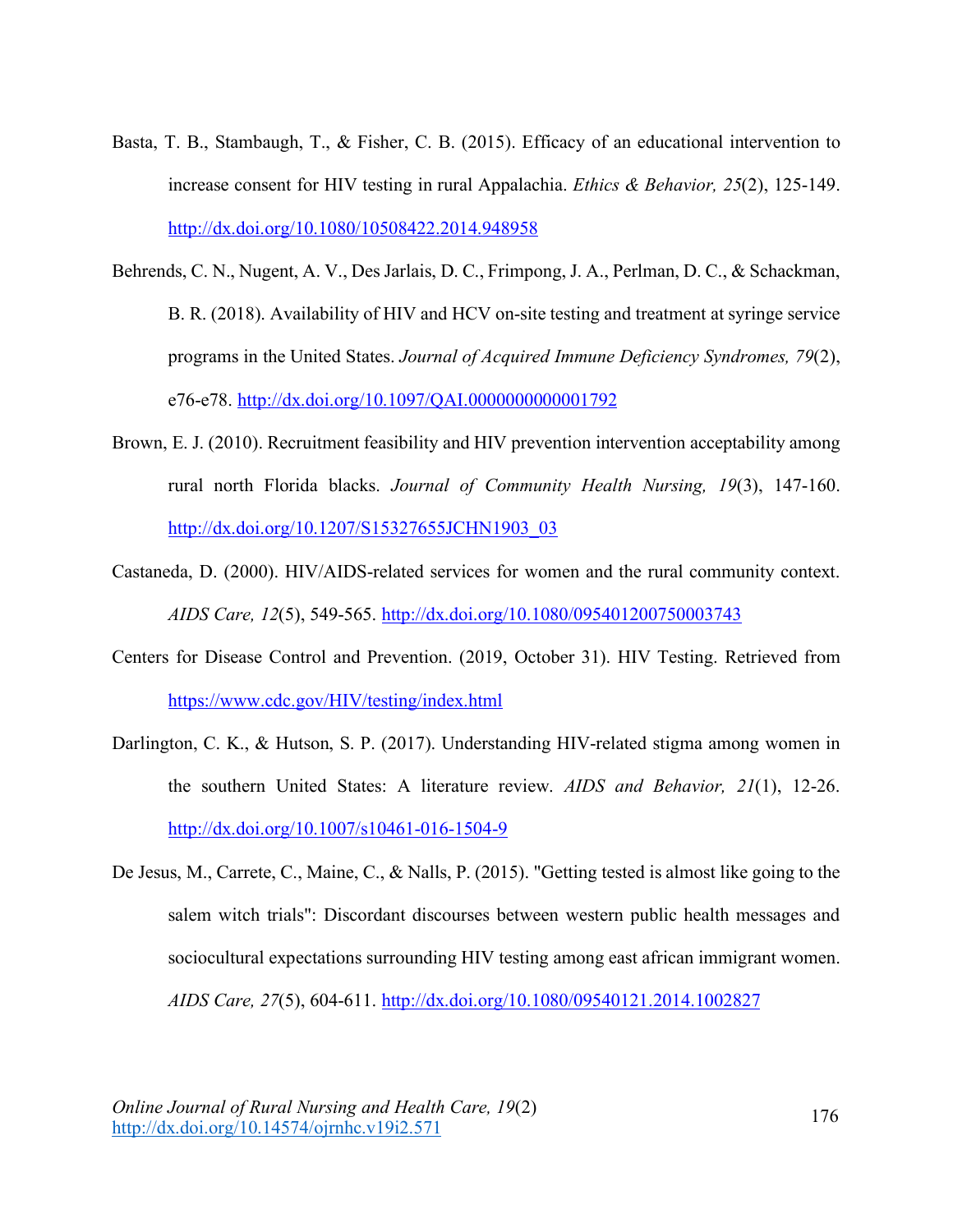- Deeks, S. G., Lewin, S. R., & Havlir, D. V. (2013). The end of AIDS: HIV infection as a chronic disease. *The Lancet, 382*(9903), 1525-1533. http://dx.doi.org/10.1016/s0140- 6736(13)61809-7
- Evangeli, M., Pady, K., & Wroe, A. L. (2016). Which psychological factors are related to HIV testing? A quantitative systematic review of global studies. *AIDS and Behavior, 20*(4), 880- 918. http://dx.doi.org/10.1007/s10461-015-1246-0
- Foster, P. H. (2007). Use of stigma, fear, and denial in development of a framework for prevention of HIV/AIDS in rural African American communities. *Family & Community Health, 30*(4), 318-327. http://dx.doi.org/10.1097/01.FCH.0000290544.48576.01
- Goicoechea-Balbona, A. M. (1997). Culturally specific health care model for ensuring health care use by rural, ethnically diverse families affected by HIV/AIDS. *Health & Social Work, 22*(3), 172-180. http://dx.doi.org/10.1093/hsw/22.3.172
- Hart, L. G., Larson, E. H., & Lishner, D. M. (2005). Rural definitions for health policy and research. *The American Journal of Public Health, 95*(7), 1149-1155. http://dx.doi.org/10.2105/AJPH.2004.042432
- Heckman, T. G., & Carlson, B. (2007). A randomized clinical trial of two telephone-delivered, mental health interventions for HIV-infected persons in rural areas of the United States. *AIDS and Behavior, 11*(1), 5-14. http://dx.doi.org/10.1007/s10461-006-9111-9
- Hernandez, K., Mata, H., Vasquez, E. P., & Martinez, J. (2014). Community outreach along the U.S./Mexico border: Developing HIV health education strategies to engage rural populations. *Online Journal of Rural Nursing and Health Care, 14*(1), 3-17. http://dx.doi.org/10.14574/ojrnhc.v14i1.302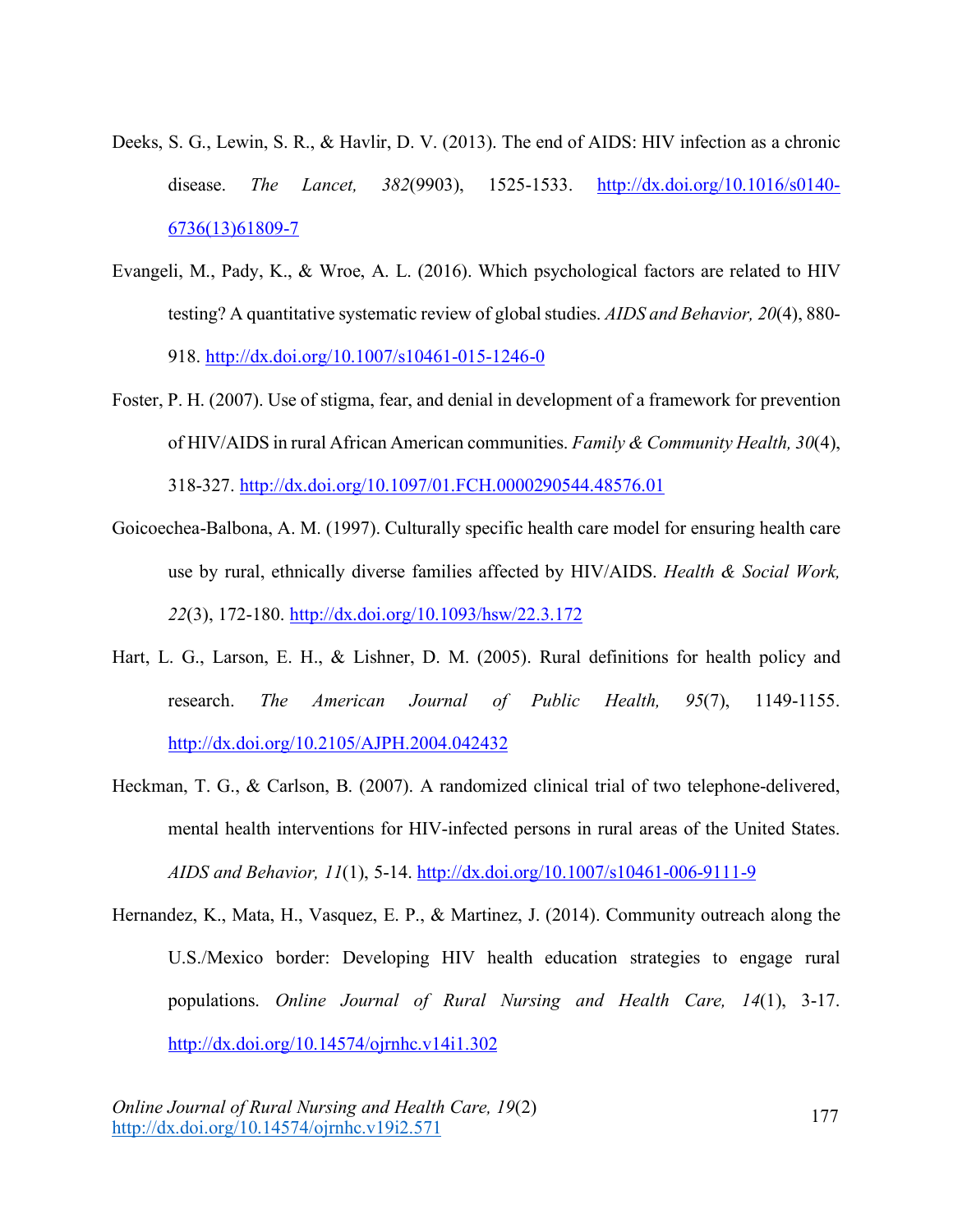- Kinsler, J. J., Wong, M. D., Sayles, J. N., Davis, C., & Cunningham, W. E. (2007). The effect of perceived stigma from a health care provider on access to care among a low-income HIVpositive population. *AIDS Patient Care and STDs, 21*(8), 584-592. http://dx.doi.org/10.1089/apc.2006.0202
- Korthuis, P. T., Berkenblit, G. V., Sullivan, L. E., Cofrancesco, J., Jr., Cook, R. L., Bass, M., ... Sosman, J. M. (2011). General internists' beliefs, behaviors, and perceived barriers to routine HIV screening in primary care. *AIDS Education and Prevention, 23*(3 Suppl), 70- 83. http://dx.doi.org/10.1521/aeap.2011.23.3\_supp.70
- Lifson, A. R., Rybicki, S. L., Hadsall, C., Dickinson, S., Van Zyl, A., & Carr, P. (2009). A training program for nurses and other health professionals in rural-based settings on screening and clinical management of HIV and other sexually transmitted infections. *The Journal of the Association of Nurses in AIDS Care, 20*(1), 77-85. http://dx.doi.org/10.1016/j. jana.2008.09.008
- Linley, L., Johnson, A. S., Song, R., Wu, B., Hu, S., Singh, S., . . . Friend, M. (2018). Estimated HIV incidence and prevalence in the United States 2010–2015. *HIV Surveillance Supplemental Report, 21*(1), 1-77. http://www.cdc.gov/hiv/library/reports/hiv-surveil lance.html.
- Lopes, B. L. W., Eron, J. J., Jr., Mugavero, M. J., Miller, W. C., & Napravnik, S. (2017). HIV care initiation delay among rural residents in the southeastern United States, 1996 to 2012. *Journal of Acquired Immune Deficiency Syndromes, 76*(2), 171-176. http://dx.doi.org/10.1097/QAI.0000000000001483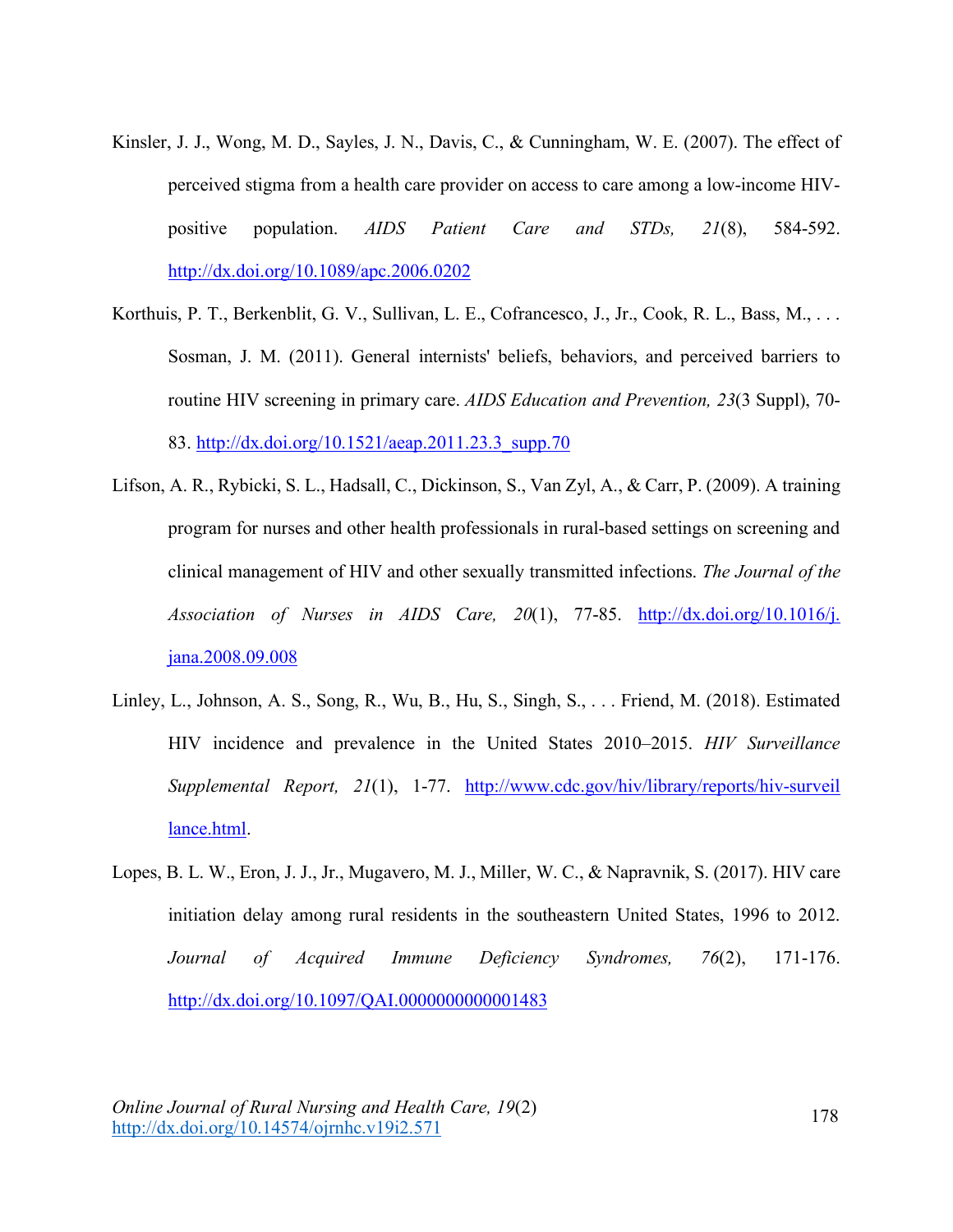- MacGregor-Fors, I., & Vazquez, L. B. (2019). Revisiting 'rural'. *Science of The Total Environment*. http://dx.doi.org/10.1016/j.scitotenv.2019.06.135
- Mallory, C. (2008). African American women's experience of infection with HIV in the rural southeastern United States. *The Journal of the Association of Nurses in AIDS Care, 19*(1), 28-36. http://dx.doi.org/10.1016/j.jana.2007.09.003
- Marhefka, S. L., Buhi, E. R., Baldwin, J., Chen, H., Johnson, A., Lynn, V., & Glueckauf, R. (2014). Effectiveness of healthy relationships video-group-a videoconferencing group intervention for women living with HIV: Preliminary findings from a randomized controlled trial. *Telemedicine Journal and e-Health, 20*(2), 128-134. http://dx.doi.org/10.1089/tmj. 2013.0072
- Ohl, M., Dillon, D., Moeckli, J., Ono, S., Waterbury, N., Sissel, J., . . . Kaboli, P. (2013). Mixedmethods evaluation of a telehealth collaborative care program for persons with HIV infection in a rural setting. *The Journal of General Internal Medicine, 28*(9), 1165-1173. http://dx.doi.org/10.1007/s11606-013-2385-5
- Ohl, M., & Perencevich, E. (2011). Frequency of human immunodeficiency virus (HIV) testing in urban vs. rural areas of the United States: Results from a nationally-representative sample. *BMC Public Health, 11*(1), 681. http://dx.doi.org/10.1186/1471-2458-11-681
- Oosterbroek, T. A., Yonge, O., & Myrick, F. (2017). Rural nursing preceptorship: An integrative review. *Online Journal of Rural Nursing and Health Care, 17*(1), 23-51. http://dx.doi.org/ 10.14574/ojrnhc.v17i1.430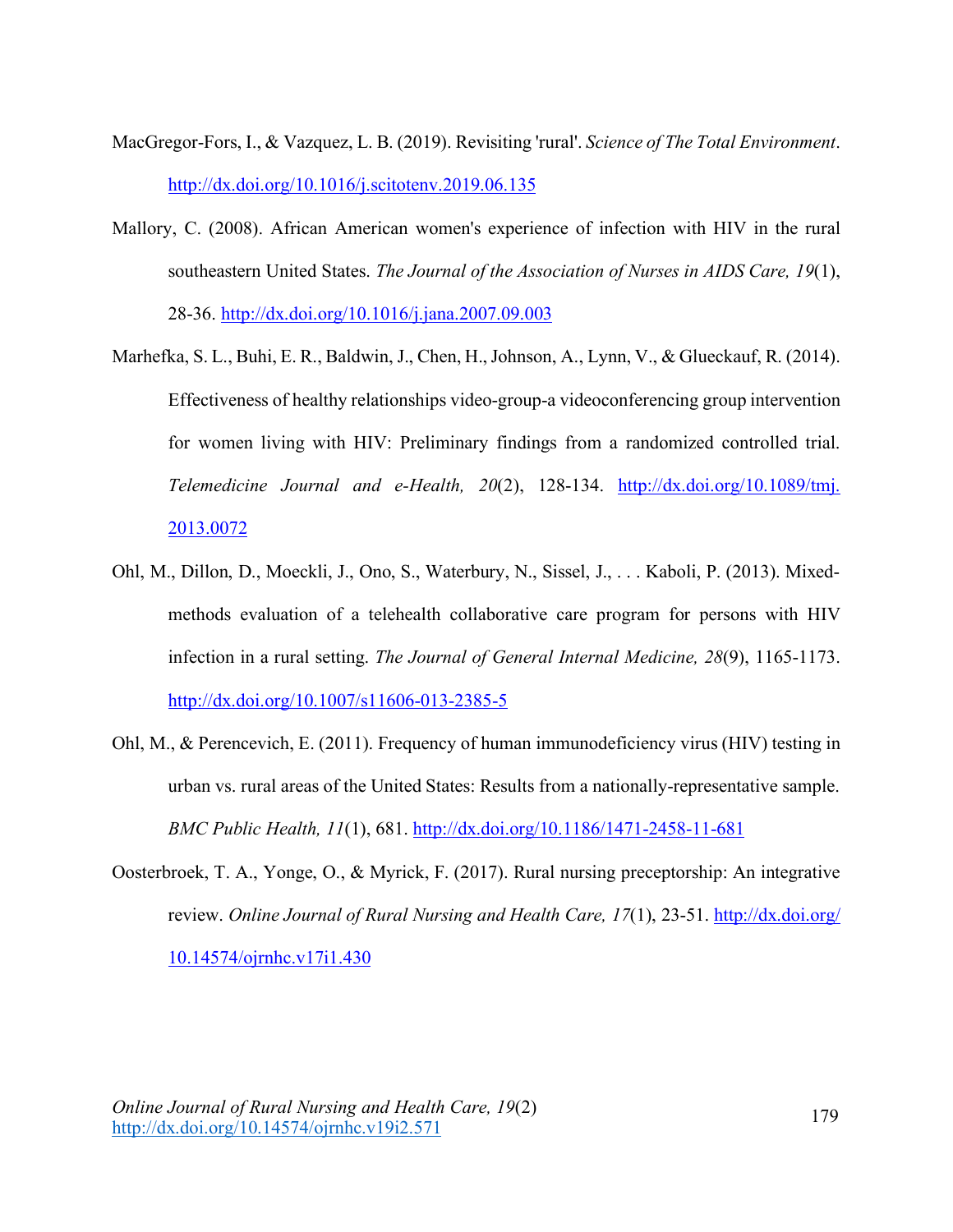- Oser, C. B., Leukefeld, C. G., Cosentino-Boehm, A., & Havens, J. R. (2006). Rural HIV: Brief interventions for felony probationers. *American Journal of Criminal Justice, 31*(1), 125- 143. http://dx.doi.org/10.1007/bf02885688
- Payne-Foster, P., Bradley, E. L. P., Aduloju-Ajijola, N., Yang, X., Gaul, Z., Parton, J., . . . Gaskins, S. (2018). Testing our FAITHH: HIV stigma and knowledge after a faith-based HIV stigma reduction intervention in the rural south. *AIDS Care, 30*(2), 232-239. http://dx.doi.org/10.1080/09540121.2017.1371664
- Payne-Foster, P., Cooper, K., Parton, J. M., & Meeks, J. O. (2011). Assessment of HIV/AIDS prevention of rural African American Baptist leaders: Implications for effective partnerships for capacity building in American communities. *Journal of the National Medical Association, 103*(4), 323-331. http://dx.doi.org/10.1016/s0027-9684(15)30313-8
- Pellowski, J. A., Kalichman, S. C., Matthews, K. A., & Adler, N. (2013). A pandemic of the poor: Social disadvantage and the U.S. HIV epidemic. *American Psychologist, 68*(4), 197-209. http://dx.doi.org/10.1037/a0032694
- Phillips, K. D., Moneyham, L., & Tavakoli, A. (2011). Development of an instrument to measure internalized stigma in those with HIV/AIDS. *Issues in Mental Health Nursing, 32*(6), 359- 366. http://dx.doi.org/10.3109/01612840.2011.575533
- Ratcliffe, M., Burd, C., Holder, K., & Fields, A. (2016). Defining rural at the U.S. Census bureau. *U.S. Census Bureau*. http://dx.doi.org/10.13140/RG.2.2.16410.64969
- Reif, S., Pence, B. W., Hall, I., Hu, X., Whetten, K., & Wilson, E. (2015). HIV diagnoses, prevalence and outcomes in nine southern states. *The Journal of Community Health, 40*(4), 642-651. http://dx.doi.org/10.1007/s10900-014-9979-7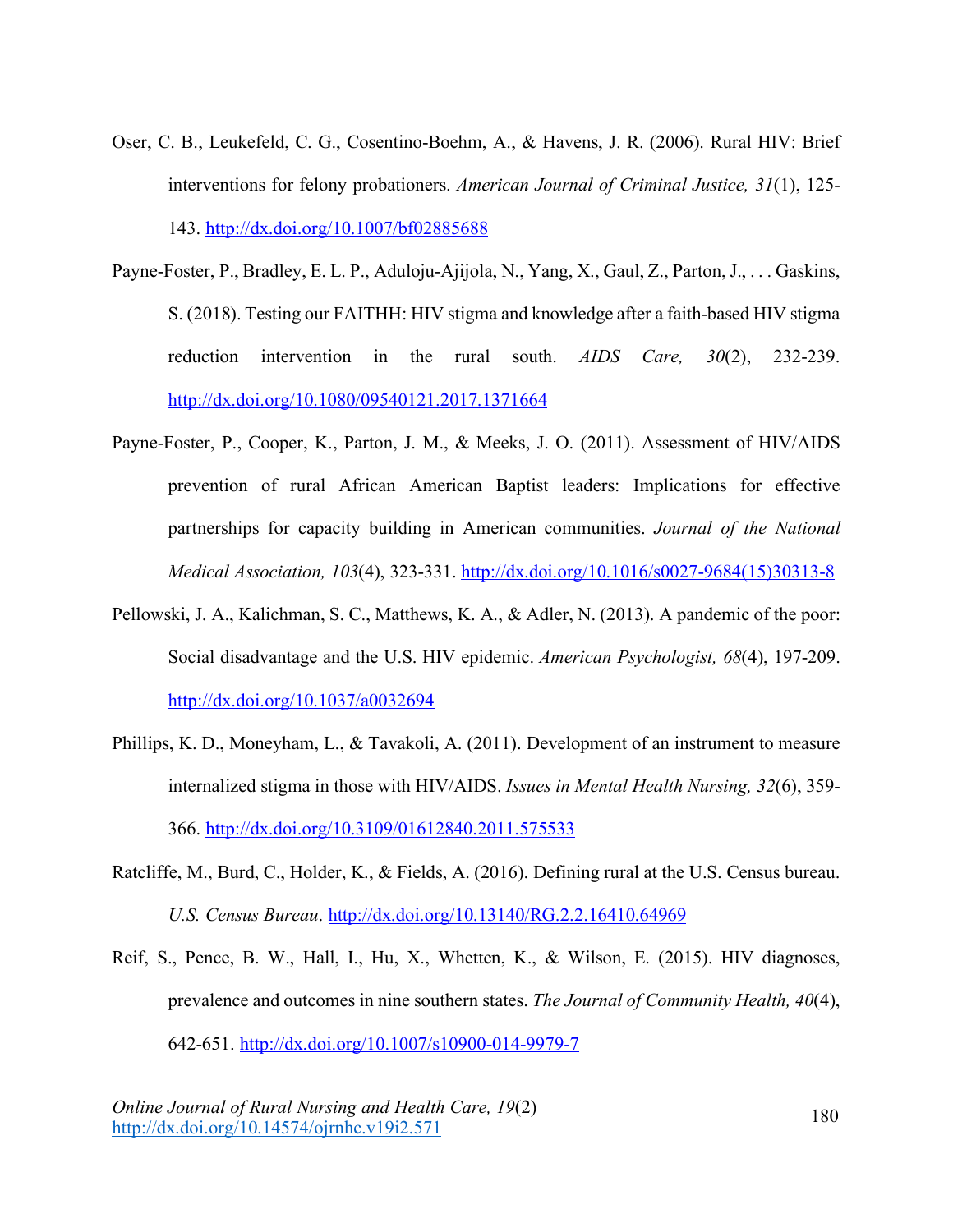- Relf, M. V., Silva, S. G., Williams, M. S., Moore, E., Arscott, J., Caiola, C., & Barroso, J. (2015). Feasibility of using an iPod Touch device and acceptability of a stigma reduction intervention with HIV-infected women in the deep south. *AIDS and Behavior, 19*(10), 1896-1904. http://dx.doi.org/10.1007/s10461-015-1031-0
- Rueda, S., Mitra, S., Chen, S., Gogolishvili, D., Globerman, J., Chambers, L., . . . Rourke, S. B. (2016). Examining the associations between HIV-related stigma and health outcomes in people living with HIV/AIDS: A series of meta-analyses. *BMJ Open, 6*(7), e011453. http://dx.doi.org/10.1136/bmjopen-2016-011453
- Schafer, K. R., Albrecht, H., Dillingham, R., Hogg, R. S., Jaworsky, D., Kasper, K., . . . Ohl, M. E. (2017). The continuum of HIV care in rural communities in the United States and Canada: What is known and future research directions. *Journal of Acquired Immune Deficiency Syndromes, 75*(1), 35-44. http://dx.doi.org/10.1097/QAI.0000000000001329
- Sena, A. C., Hammer, J. P., Wilson, K., Zeveloff, A., & Gamble, J. (2010). Feasibility and acceptability of door-to-door rapid HIV testing among Latino immigrants and their HIV risk factors in North Carolina. *AIDS Patient Care and STDs, 24*(3), 165-173. http://dx.doi.org/10.1089/apc.2009.0135
- Speier, T. (2005). Special projects of national significance and the Alaska Tribal Health System: An overview of the development of a best practice model for HIV/AIDS care and treatment in Alaska. *The Journal of Psychoactive Drugs, 37*(3), 305-311. http://dx.doi.org/10.1080/02791072.2005.10400524
- Sutton, M., Anthony, M. N., Vila, C., McLellan-Lemal, E., & Weidle, P. J. (2010). HIV testing and HIV/AIDS treatment services in rural counties in 10 southern states: Service provider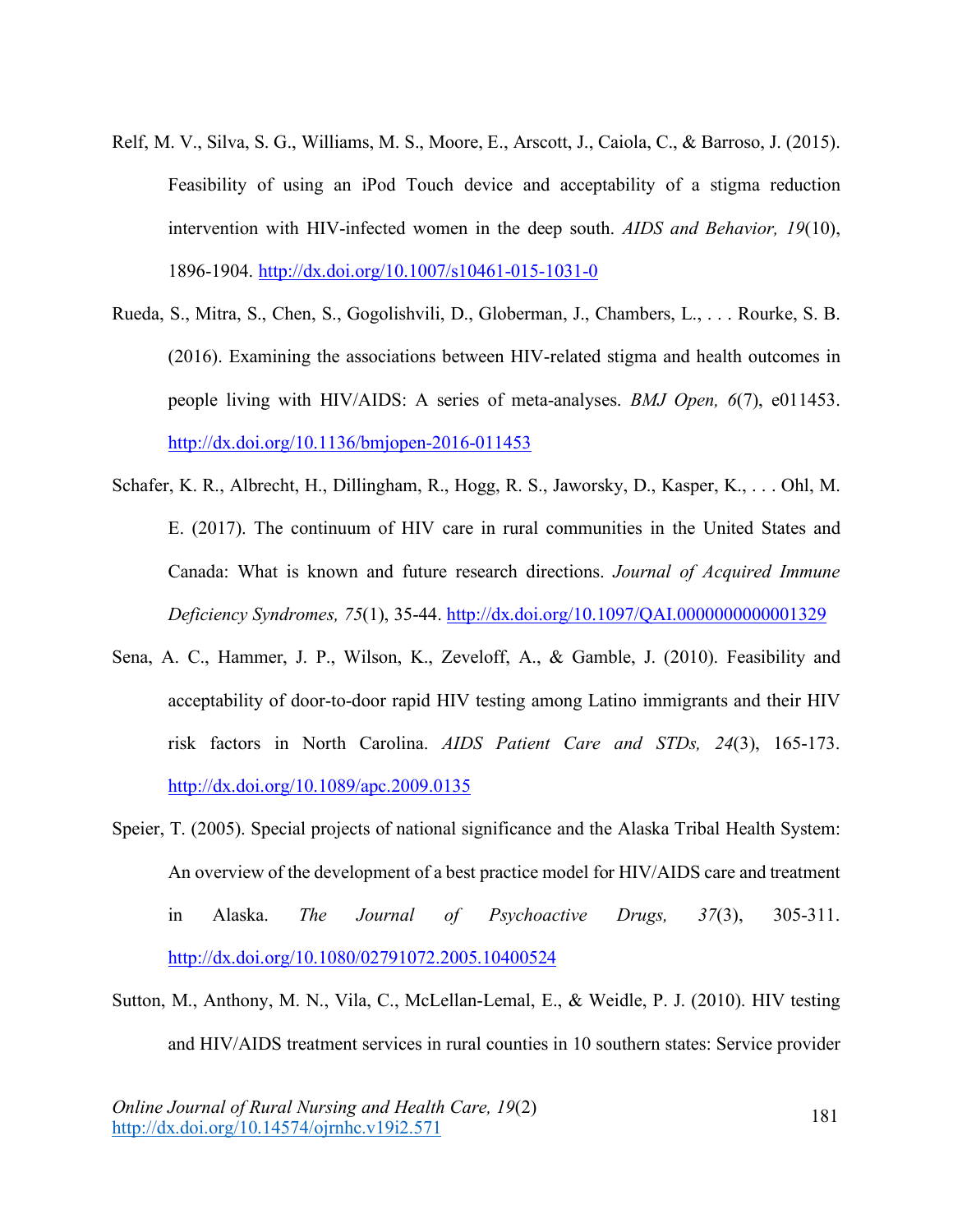perspectives. *The Journal of Rural Health, 26*(3), 240-247. http://dx.doi.org/10.1111/j.1748-0361.2010.00284.x

- Sweeney, S. M., & Vanable, P. A. (2016). The association of HIV-related stigma to HIV medication adherence: A systematic review and synthesis of the literature. *AIDS and Behavior, 20*(1), 29-50. http://dx.doi.org/10.1007/s10461-015-1164-1
- Valdiserri, R. O. (2002). HIV/AIDS stigma: An impediment to public health. *The American Journal of Public Health, 92*(3), 341-342. http://dx.doi.org/10.2105/ajph.92.3.341
- Varas-Diaz, N., Neilands, T. B., Cintron-Bou, F., Marzan-Rodriguez, M., Santos-Figueroa, A., Santiago-Negron, S., . . . Rodriguez-Madera, S. (2013). Testing the efficacy of an HIV stigma reduction intervention with medical students in Puerto Rico: The SPACES project. *The Journal of the International AIDS Society, 16*(Suppl 2), 18670. http://dx.doi.org/10.7448/IAS.16.3.18670
- Varni, S. E., Miller, C. T., & Solomon, S. E. (2012). Sexual behavior as a function of stigma and coping with stigma among people with HIV/AIDS in rural New England. *AIDS and Behavior, 16*(8), 2330-2339. http://dx.doi.org/10.1007/s10461-012-0239-5
- Weidle, P. J., Lecher, S., Botts, L. W., Jones, L., Spach, D. H., Alvarez, J., . . . Thomas, V. (2014). HIV testing in community pharmacies and retail clinics: A model to expand access to screening for HIV infection. *The Journal of the American Pharmacists Association, 54*(5), 486-492. http://dx.doi.org/10.1331/JAPhA.2014.14045
- Weis, K. E., Liese, A. D., Hussey, J., Coleman, J., Powell, P., Gibson, J. J., & Duffus, W. A. (2009). A routine HIV screening program in a South Carolina community health center in